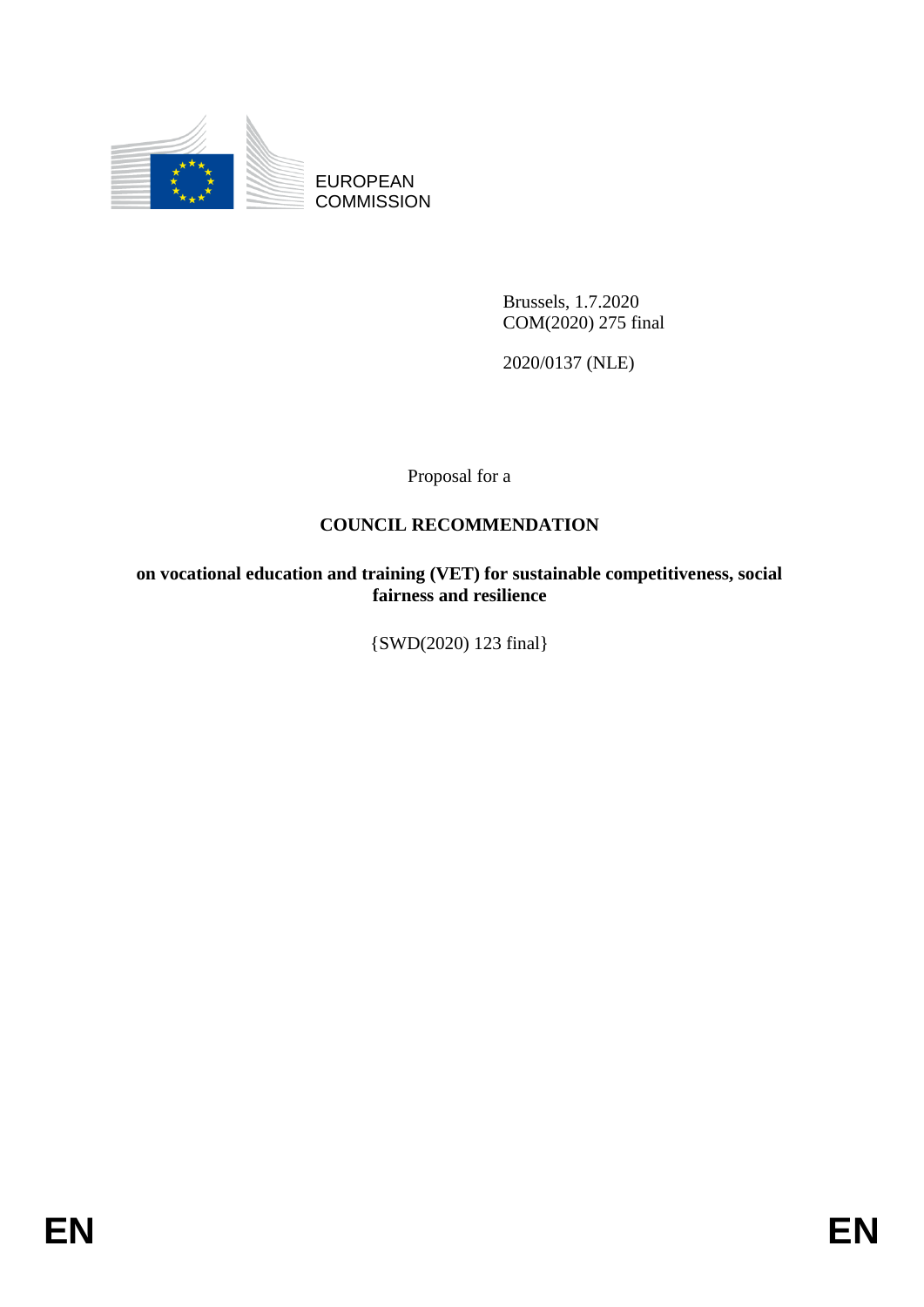# **EXPLANATORY MEMORANDUM**

# **1. CONTEXT OF THE PROPOSAL**

### **• Reasons for and objectives of the proposal**

The proposal for a Council Recommendation on vocational education and training  $(VET)^1$  for sustainable competitiveness, social fairness and resilience was announced in the Communication ["A Strong Social Europe for Just Transitions"](https://ec.europa.eu/social/BlobServlet?docId=22211&langId=en) of 14 January  $2020^2$ . It is an important part of the ongoing implementation of the **European Pillar of Social Rights** strengthening principle 1 "education, training and lifelong learning".

The "Common vocational training policy" as defined in the Treaty of Rome, has been taken forward by the launch of the Copenhagen process in 2002 bringing together Member States, social partners, the Commission and was supported also by associations of VET providers. **VET accounts for about half of the upper secondary graduates in the European Union**. It is catering for the preparation of young people to successfully enter working life and for the upskilling and reskilling needs of people of working age for multiple purposes: for people in employment to help them to continuously upgrade their skills, adjust them to the changing work requirements or negotiate job changes, and for the unemployed to help them acquire the skills needed to re-enter the labour market; and more generally to empower the learners with the knowledge, skills and attitudes to thrive in their professional, social and personal development.

The **COVID-19 pandemic** has seriously disrupted standard education and training activities, including VET across Europe. Despite the fact that Member States have quickly moved towards digital learning solutions, the containment measures and ensuing crisis have put the resilience of the system to the test. The situation in VET was further aggravated by the fact that practical training – in form of work-based learning and apprenticeships – has been suspended in most sectors.<sup>3</sup>

The economic recovery from the COVID-19 crisis offers an opportunity to accelerate reforms in VET and strengthen its resilience, notably by digitising learning offers and methods and agile adaptation to changing labour market needs. This includes paying attention to the need to ensure access to digital tools and technologies for every learner, teacher and trainer, as well as appropriate guidance measures. Digital tools such as simulators, virtual and augmented reality have the potential to increase the accessibility and efficiency of training, notably for small and medium-sized companies providing apprenticeship places. Inter-company training centres and Centres of Vocational Excellence can also play an important role here.

The pandemic is expected to lead to the deepest recession in the EU's history and young people entering the workforce at this time will find it harder to secure their first job<sup>4</sup>. Earlier crises have shown that young people are indeed likely to be hit hardest. Further strengthening

 $\bar{1}$ <sup>1</sup> Vocational education and training is to be understood as the education and training which aims to equip young people and adults, with knowledge, know-how, skills and/or competences required in particular occupations or more broadly on the labour market and may be provided in formal setting and in nonformal settings, at all levels of the European Qualifications Framework, including at tertiary level.

<sup>&</sup>lt;sup>2</sup> Communication from the Commission A Strong Social Europe for Just Transitions, COM(2020) 14 final. 3

[https://www.cedefop.europa.eu/files/cedefop\\_community\\_apprenticeship\\_experts\\_synthesis\\_h](https://www.cedefop.europa.eu/files/cedefop_community_apprenticeship_experts_synthesis_how_are_european_countries_managing_apprenticeships_to_respond_to_the_coronavirus_crisis.pdf) ow are european countries managing apprenticeships to respond to the coronavirus crisis.pdf <sup>4</sup> European Economic Forecast, Spring 2020. Institutional paper 125, May 2020. European Commission.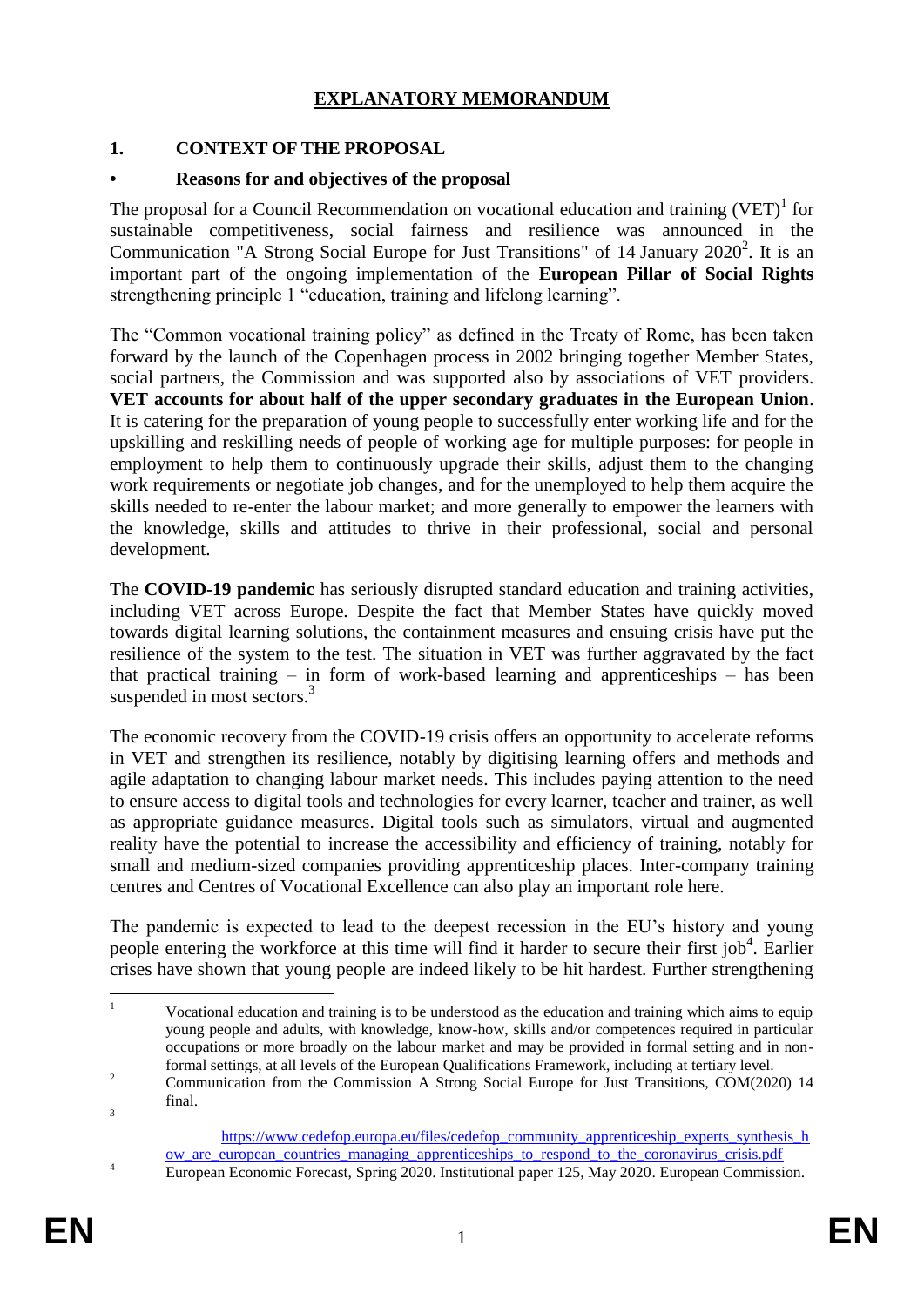of VET systems is therefore crucial for the recovery from the COVID-19 crisis, as VET has proven to be an essential part of the efforts to support youth employment in the previous economic and financial crisis. Notably apprenticeships, work-based learning, but also shortterm VET programmes targeting unemployed people, proved to be a pathway to increased employability and easier access or return to the labour market<sup>5</sup>. The present proposal will contribute to high quality offers, in particular, of apprenticeships and other vocational programmes under the **Youth Guarantee** by ensuring their labour market relevance, digitalisation and environmental sustainability of VET. It will also call for reinforced support for apprenticeships and the European Alliance for Apprenticeships to renew and boost commitment to quality and affective apprenticeships opportunities.

Modernisation of VET systems is also warranted as the **world of work and skills is changing**. On-going developments such as automation and digitalisation of production and services continue to reshape the labour markets. In addition, the broader twin transitions towards a **more digital and greener economy** will require VET to adapt so that vocational learners acquire the skills needed for the green and digital transitions, while also reconfirming and strengthening the central role of VET in the **lifelong learning continuum.** Here especially also cross-cutting learning, bridging the gap between formally separated or parallel areas of learning e.g. the health and the environmental sector<sup>6</sup>, is essential.

With the policy framework for European cooperation in education and training and specific priorities for VET ending in 2020, there is an opportunity to define a new and more ambitious Union policy on VET that responds to the challenges described above. The overall objective should be to modernise the EU's VET policy to meet the large upskilling and reskilling needs driven by the common ambition to be fit for the challenges of the  $21<sup>st</sup>$  century, in particular to support the recovery from the COVID-19 pandemic and contribute to building a more sustainable, fair and resilient European Union.

The proposal is firmly embedded in other upcoming Commission policy initiatives, notably the Commission Communication on the European Skills Agenda for sustainable competitiveness, social fairness and resilience<sup>7</sup>, on the Communication on Youth Employment Support - A Bridge to Jobs for the next generation<sup>8</sup>, the Digital Education Action Plan, the strategic framework for European cooperation in education and training (ET 2020), and the European Education Area, which cover all levels and types of education and training.

# **• Scope of the proposal**

The Commission Proposal for a Council Recommendation on VET for sustainable competitiveness, social fairness and resilience aims at renewing the EU's VET policy by:

(a) **modernising the Union policy on VET** by supporting the transitions to a green and digital economy in times of demographic change, as well as upward convergence of national VET systems. Given the crucial role VET and, in particular, apprenticeships play in improving employability, the proposed modernisation will equally **support youth employability and adults in need of continuous up- and reskilling**. It will

 $\overline{5}$ <sup>5</sup> Employment rates of graduates from vocational education and training was gradually increasing from 73.7% in 2009 to 79.5% in 2018

<sup>&</sup>lt;sup>6</sup> As for example recommended in the 2019 Communication on a Strategic Approach to Pharmaceuticals in the Environment

[https://ec.europa.eu/environment/water/water-dangersub/pdf/strategic\\_approach\\_pharmaceuticals\\_env.PDF](https://ec.europa.eu/environment/water/water-dangersub/pdf/strategic_approach_pharmaceuticals_env.PDF)

 $\frac{7}{8}$  COM(2020) 274 final

COM(2020) 276 final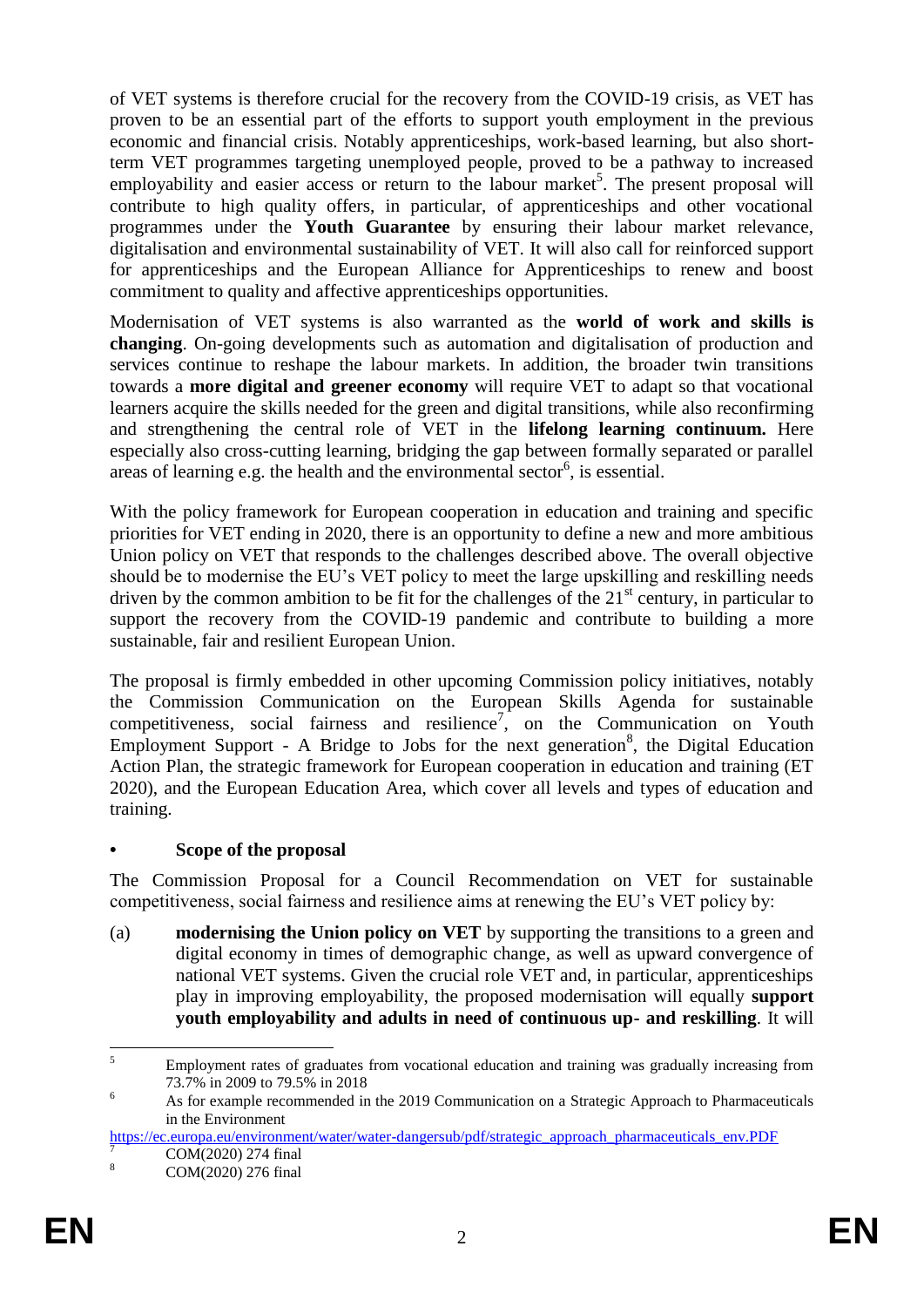also include the increased use of digital tools and continued digitisation of VET systems, which will contribute to increasing their resilience;

- (b) **confirming the central role of VET in the lifelong learning continuum** and its strong links to all education and training sectors, which calls for permeability and transparency;
- (c) **streamlining the European cooperation process** in the field of VET by integrating and adapting the instruments for VET quality assurance (EQAVET) and flexibility and tailored provision (ECVET);
- (d) **simplifying VET governance at Union level** (related to integrating the current ECVET and EQAVET Recommendations into the present proposal and repealing them as a consequence) and defining the working methods, types of support activities at Union level and a monitoring framework to assess progress towards the implementation of this Recommendation, in full coherence with the broader governance framework for education and training.

Concretely, for actions to be taken **at national level**, the new elements are the following:

- **Underlining the crucial role VET systems play for the young people** entering the labour market and adding that VET systems should play an equally important role for the adults in need of continous up- and reskilling;
- **Granting VET providers a level of autonomy** to allow them to react quickly to skills challenges, offer fast reskilling programmes and work in close partnerships with employers from both public and private sectors;
- **Modularising VET programmes** and expanding them to higher levels of qualifications and microcredentials;
- **Linking VET to forward-looking economic strategies and innovation systems**;
- **Promoting Centres of Vocational Excellence**<sup>9</sup> (mainly through Erasmus+) linked to smart specialisation strategies and offering innovative services that include clusters $^{10}$ , business incubators, support to start ups and technology diffusion in particular for small and medium-sized enterprises (SMEs), to make VET resilient and fit for increased digitalisation, digital readiness and to foster transition from sectors that are in decline to new growing sectors;
- **Embedding environmental and social sustainability** into VET curricula and organisational management including linking the environmental aspect to other fields;
- **Ensuring better permeability** between the systems of education and training;

<sup>1</sup> <sup>9</sup> Centres of Vocational Excellence are intended to be world-class reference points for training in specific areas for both initial training of young people as well as for continuing up-skilling and re-skilling of adults, through flexible and timely offer of training for the skills needs of companies. They operate locally, being closely embedded in the local innovation ecosystems and clusters and bringing together a wide range of local partners, such as providers of vocational education and training, employers, research centres, development agencies, and employment services (among others), to develop "skills ecosystems" that contribute to regional, economic and social development, innovation, and smart specialisation strategies.

<sup>&</sup>lt;sup>10</sup> Industrial clusters are groups of specialised enterprises, often SMEs, and other related supporting actors in a location that cooperate closely. There are around 3000 specialised clusters in Europe, accounting for 54 million jobs. The renewed EU industrial policy strategy recognises clusters as a powerful economic development tool to support industrial innovation on the ground.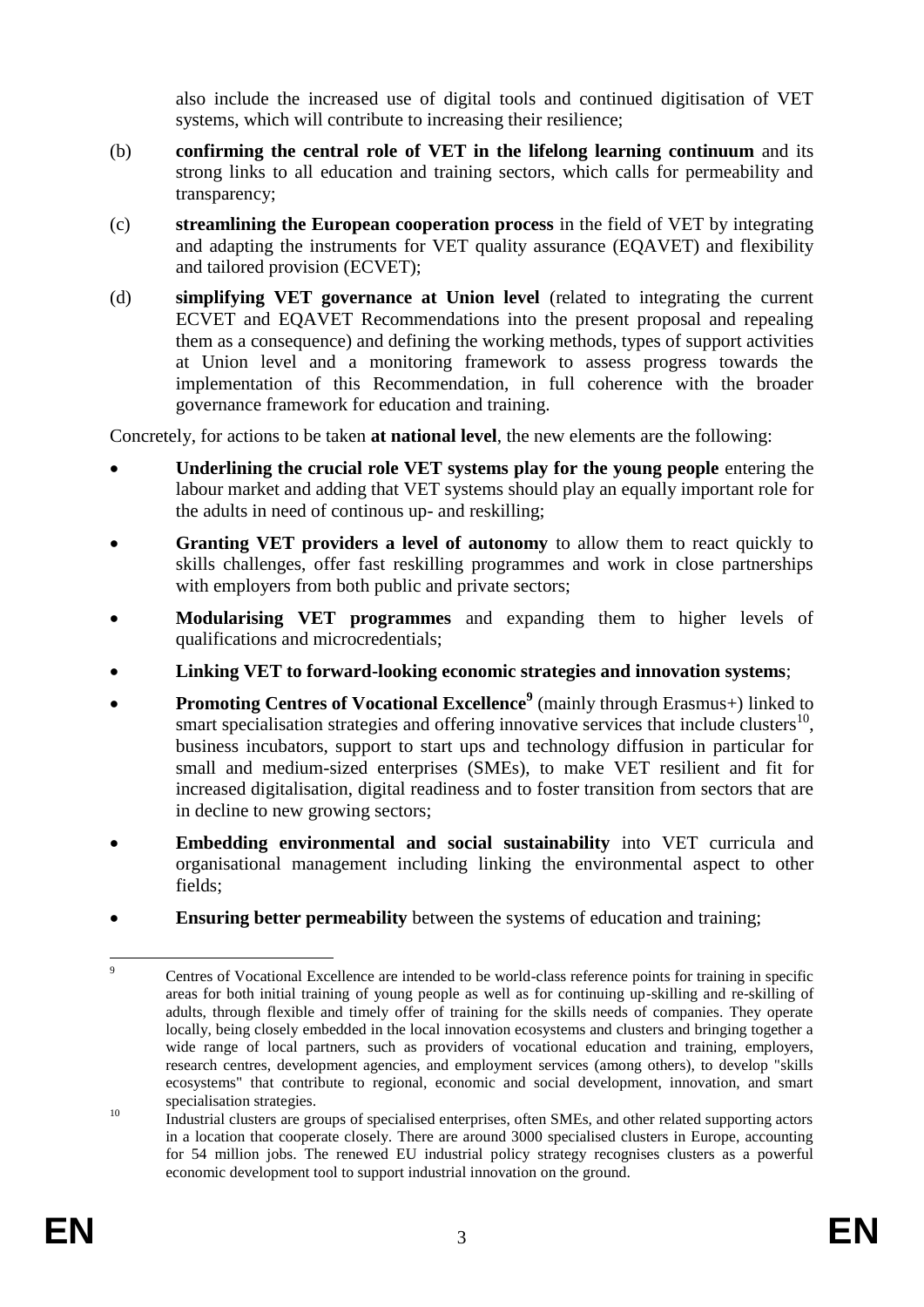- Against the backdrop of the COVID-19 pandemic, **increasing the digital readiness of VET institutions**, by promoting new learning environments, tools and pedagogies in particular linked to digitalisation, catering for both VET specific and transversal curricula and content, and by including the digitalisation aspect in the EQAVET framework;
- **Increasing attractiveness of VET** for learners and companies, including micro, small and medium-sized, e.g. through internationalisation and increased opportunities for mobility of learners and staff offered by the Erasmus+ programme and other funding opportunities;
- Addressing **gender** bias and gender stereotypical choices and supporting diversity and inclusiveness;
- **Defining a set of indicators and objectives** to enable both quantitative and qualitative monitoring of performance of vocational education and training systems.

In addition to reconfirming the role of the tripartite Advisory Committee on Vocational Training (ACVT), the proposal also puts forward the following **new elements at EU level**:

- **Providing support service** that caters for the various dimensions of VET systems (e.g. apprenticeships, Centres of Vocational Excellence, continuing vocational education and training, quality assurance), bringing together the management of several separate support structures (EQAVET and ECVET secretariats, apprenticeship support services, expert working groups);
- **Supporting the digital readiness of VET institutions** through the reinforced deployment of the SELFIE tool and its gradual extension to cater for work based learning  $^{11}$ ;
- **Promoting European VET as a global reference point in skills development** and boosting mobility and recognition of vocational qualifications and the outcomes of learning periods abroad, including through development of the concept of the European Vocational Core Profiles as part of Europass platform and complemented, where possible, by vocational digital content;
- **Introducing a peer review process on quality assurance** in VET to support upward convergence in quality, transparency and mutual trust.

# **The political context**

In response to the COVID-19 crisis, the Commission has proposed a bold and comprehensive **plan to repair and prepare for the next generation**. The plan presents a roadmap on how to kick-start the European economy, protect and create jobs, boost the green and digital transitions, and make it fairer, more resilient and more sustainable for future generations. It underlines that improving and adapting skills, knowledge and competences has become all the

 $11$ SELFIE (Self-reflection on Effective Learning by Fostering the use of Innovative Educational Technologies) is a free, easy-to-use, customisable tool to help schools assess where they stand with learning in the digital age. It has been designed by JRC with the aim to help schools embed digital technologies into teaching, learning and student assessment. It can highlight what's working well, where improvement is needed and what the priorities should be. The tool is currently available in the 24 official languages of the European Union with more languages to be added over time. SELFIE gathers – anonymously – the views of students, teachers and school leaders on how technology is used in their school. This is done using short statements and questions and a simple 1-5 agreement scale. The statements cover areas such as leadership, infrastructure, teacher training and students' digital competence. The results of the self-assessment can be used strategically at system or institutional level to deploy follow-up capacity building and infrastructure investments, in line with the gaps identified.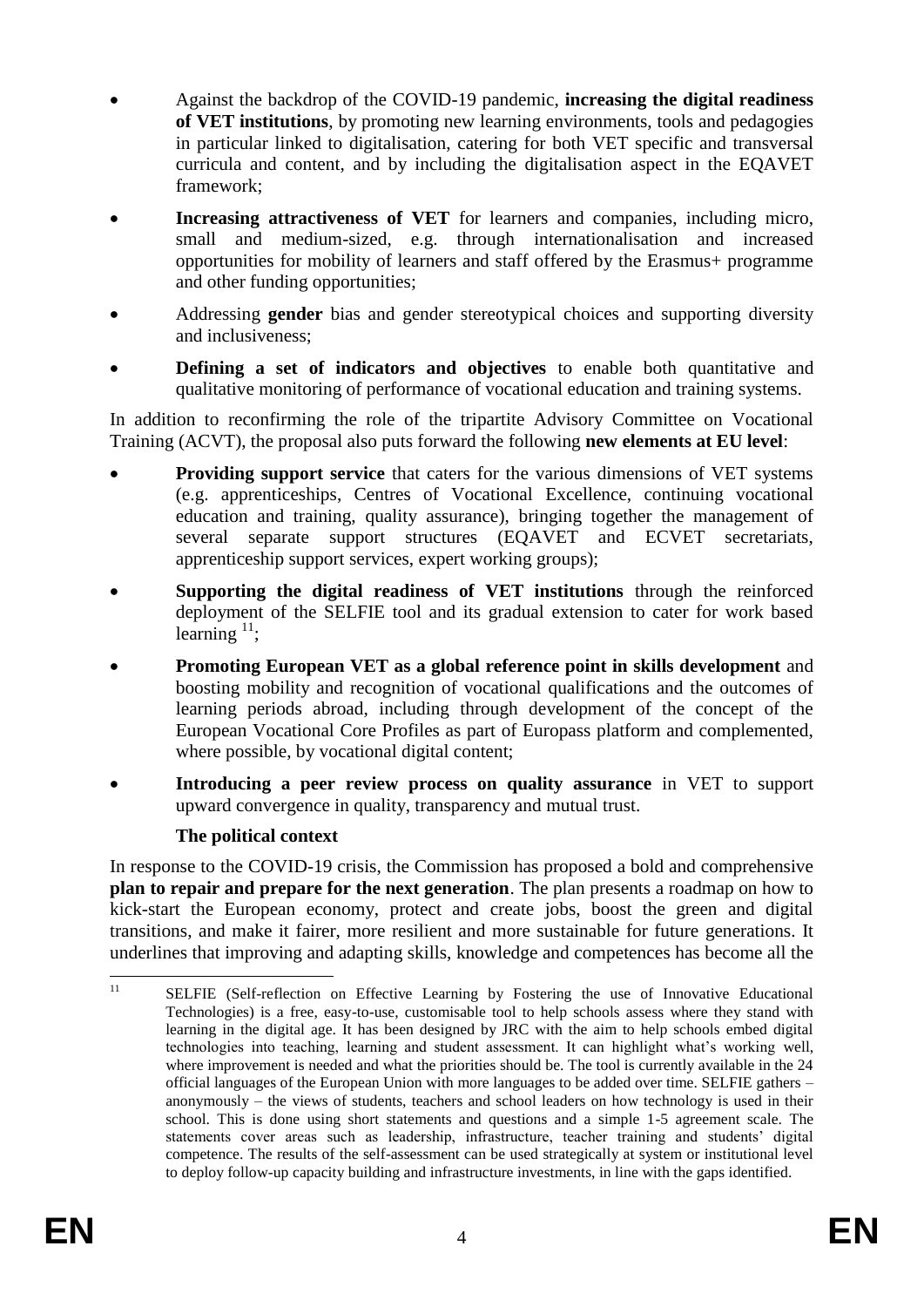more important.

The Next Generation  $EU^{12}$  will raise new financing on the financial markets for 2021-2024 for the newly proposed **Recovery and Resilience Facility**<sup>13</sup> and **REACT-EU**<sup>14</sup>.Both programmes will include investments in **skills, education and training** to lay the basis for a green, digital and resilient recovery. The Commission has also adjusted its proposals for the future European Social Fund Plus to give even stronger support to **youth employment measures and education and skills**.

As part of the Recovery Strategy, the Commission has also proposed to provide substantial additional funding of EUR 30 billion for the **Just Transition Fund**, bringing the total to EUR 40 billion. This funding will be used to alleviate the socio-economic impacts of the transition towards climate neutrality in the regions most affected, for example, by supporting the reskilling of workers helping SMEs to create new economic opportunities, and investing in the clean energy transition and in the circular economy. 15

This links in with the **European Green Deal**, which is the EU's new growth strategy that aims to transform the EU into a fair and prosperous society, with a modern, resource-efficient and competitive economy where there are no net emissions of greenhouse gases in 2050 and where economic growth is decoupled from resource use. Investing in a **more circular economy**<sup>16</sup> has the potential to help the EU to reduce its dependency on external suppliers and increase its resilience to global supply issues. The upcoming **Renovation Wave** will focus on creating jobs in construction, renovation and other labour-intensive industries.<sup>17</sup> The transitions in these areas lead to an increased need in re- and upskilling. VET programmes can play a key role in delivering on these skills and are likely to play an important role also when delivering on other European Green Deal initiatives<sup>18</sup>.

The Commission also adopted **a New Industrial Strategy for Europe<sup>19</sup>** to address the twin green and digital transitions. It calls for decisive action to make lifelong learning a reality for all and ensure that education and training keep pace with the twin transitions. It also calls on higher education and VET to provide more scientists, engineers and technicians for the labour market. Equally, the **SME Strategy for a sustainable and digital Europe** highlights how an increasing number of SMEs is confronted with the challenge of finding the necessary skills and the fact that availability of skilled staff or experienced managers remains the most important problem for a quarter of SMEs in the European Union<sup> $20$ </sup>. VET is particularly relevant for SMEs to make sure that their workforce has the skills needed on the labour market.

The opportunities and challenges of the ongoing digital transformation and Europe's policy

 $12<sup>12</sup>$  $12$  COM(2020) 456 final

 $13$  COM(2020) 408 final

 $^{14}$  COM (2020) 451 final<br> $^{15}$  COM (2020) 442 final

<sup>&</sup>lt;sup>15</sup> COM (2020) 442 final<br> $^{16}$  COM(2020) 09 final

 $^{16}$  COM(2020) 98 final<br> $^{17}$  COM(2020) 456 final

 $^{17}$  COM(2020) 456 final

<sup>18</sup> For example, the EU Biodiversity Strategy for 2030 (COM(2020) 380 final) highlights the key role skills play in the transition to a green economy and the fight against biodiversity loss, focusing on training and reskilling of the workforce across a wide range of sectors. This will also contribute to the future Zero Pollution Action Plan for Air, Water and Soil where it is important to bring together education and skills from different domains, such as environmental and health, to address these increasingly cross-cutting challenges. The Farm to Fork strategy (COM(2020) 381 final), which aims at transforming the way our food is produced and delivered to our plates, also recognises the key role of knowledge and guidance to support the transition.

 $^{19}$  COM(2020) 102 final<br>  $^{20}$  COM(2020) 102 f

<sup>20</sup> COM(2020) 103 final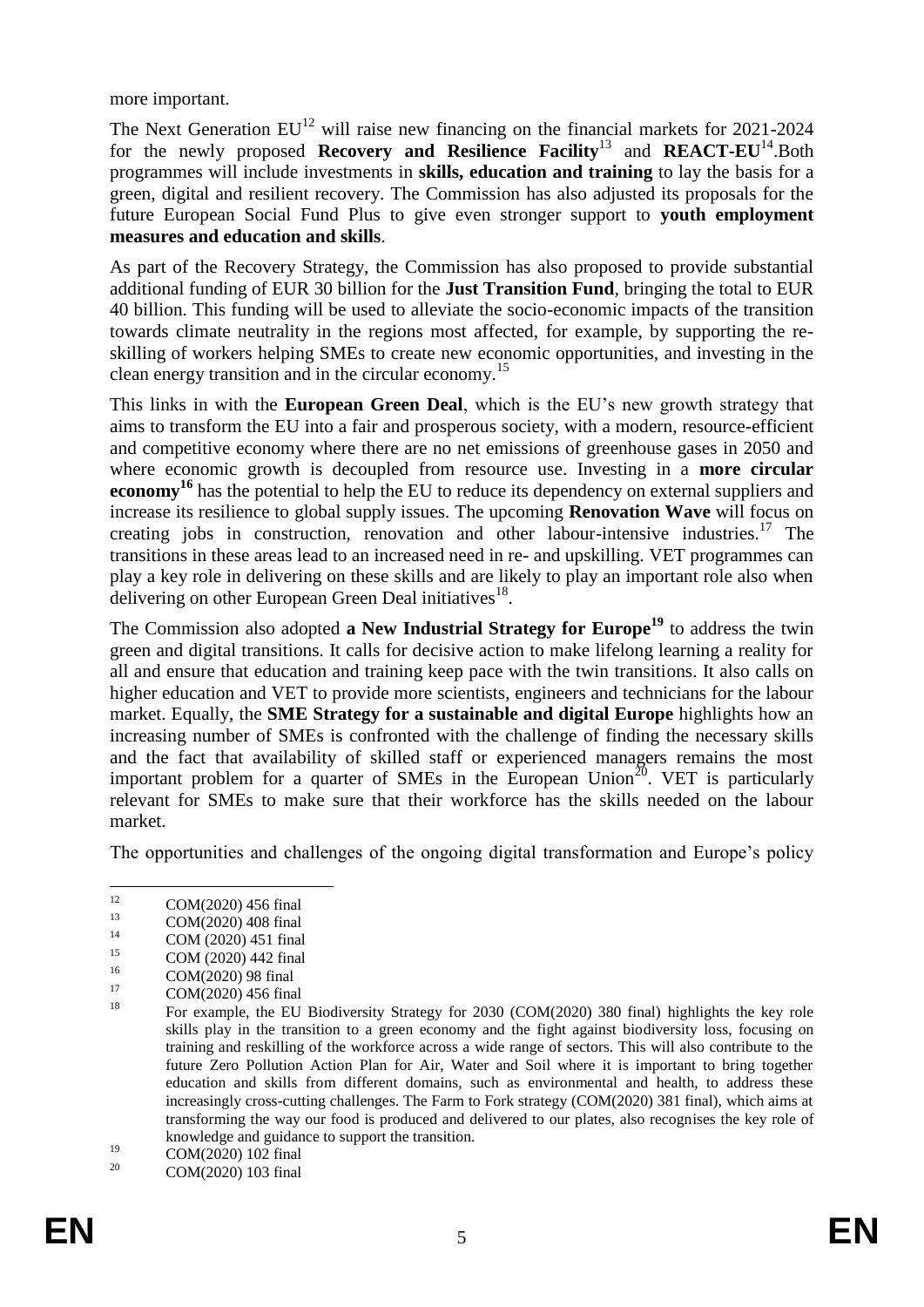response have been outlined in the strategy **Shaping Europe's Digital Future**, which highlights the need to invest in education and training and digital skills of all Europeans taking into account the adopted **Gender Equality Strategy 2020-2025<sup>21</sup>** .

# **2. LEGAL BASIS, SUBSIDIARITY AND PROPORTIONALITY**

### **• Legal basis**

According to Article 166(1) TFEU, the Union shall implement a vocational training policy, which shall support and supplement the action of the Member States, while fully respecting the responsibility of the Member States for the content and organisation of vocational training. The aim of Union action under the Article 166(2) TFEU shall be to:

- facilitate adaptation to industrial changes, in particular through vocational training and retraining,
- improve initial and continuing vocational training in a lifelong learning perspective, to facilitate vocational integration and reintegration into the labour market,
- facilitate access to vocational training and encourage mobility of instructors and those undertaking training, particularly young people,
- stimulate cooperation between educational or training establishments and firms,
- develop exchange of information and experience on issues common to the training systems of the Member States.

According to Article 165(1) TFEU, the Union shall contribute to the development of quality education by encouraging cooperation between Member States and, if necessary, by supporting and supplementing their action, while fully respecting the responsibility of the Member States for the content of teaching and the organisation of education systems. The aim of Union action under the Article 165(2) TFEU, second and fourth indents, shall be to:

- encourage mobility of students and teachers, by encouraging inter alia, the academic recognition of diplomas and periods of study,
- develop exchanges of information and experience on issues common to the education systems of the Member States.

# **• Subsidiarity (for non-exclusive competence)**

In its work towards the development of quality education and training and the implementation of a vocational training policy, the EU is responsible for encouraging co-operation between Member States, supporting and supplementing their action where necessary.

The quality and convergence of VET systems underpins the free movement of people, goods and services, the resilience of the EU workforce, and ultimately a successful sustainable internal market and can, therefore, only be addressed at the European level.

Article 166(1) of the Treaty on the Functioning of the European Union defines that the Union shall implement a vocational training policy which shall support and supplement the action of the Member States, while fully respecting the responsibility of the Member States for the content and organisation of vocational training.

 $21$ <sup>21</sup> Communication from the Commission "A Union of Equality: Gender Equality Strategy 2020-2025", COM/2020/152 final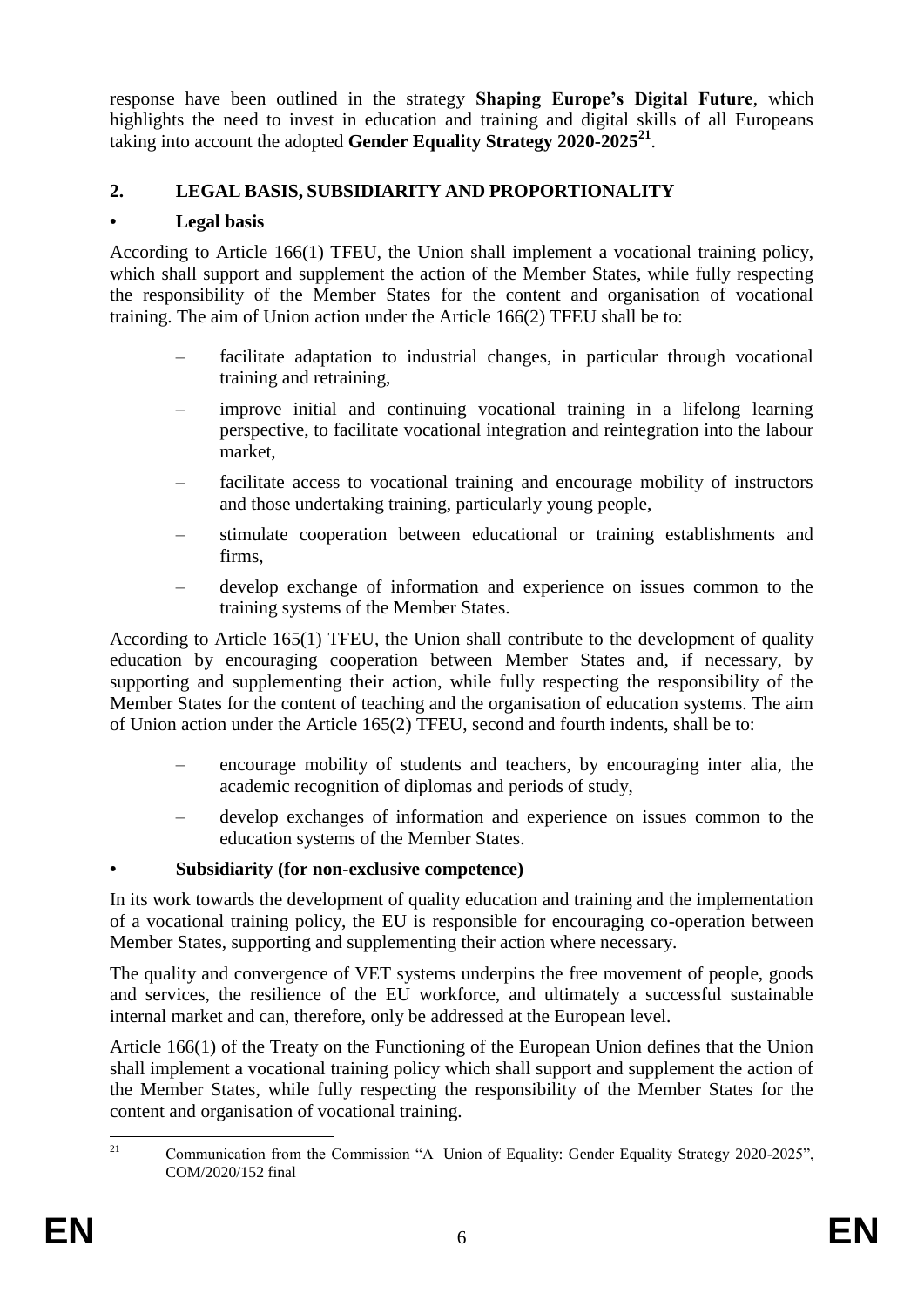Article 165(1) of the Treaty on the Functioning of the European Union defines that the Union shall contribute to the development of quality education by encouraging cooperation between Member States and, if necessary, by supporting and supplementing their action, while fully respecting the responsibility of the Member States for the content of teaching and the organisation of education systems.

In line with the principle of subsidiarity, the proposal outlines the new Union VET policy and makes recommendations to this end.

This Recommendation is without prejudice to the Directive  $2005/36/EC^{22}$  as amended by Directive 2013/55/EC<sup>23</sup> on the recognition of professional qualifications and the regime of automatic recognition provided therein.

#### **• Proportionality**

The actions proposed under the Recommendation are proportional to the pursued objectives. The proposal for a Council Recommendation supports the reform processes launched by individual countries and complements Member States' efforts in the area of vocational education and training. The proposed action respects Member States' practices and the diversity of systems. It accommodates a differentiated approach reflecting Member States' different economic, financial and social situations and the diverse labour market conditions.

#### **• Choice of the instrument**

The proposed instrument is a Council Recommendation, which respects the principles of subsidiarity and proportionality. It builds on the existing body of European Union law and is in line with the type of instruments available for European Union action in the areas of education and training and employment. As a legal instrument, it signals the commitment of Member States to the measures laid down in this Recommendation and provides a strong political basis for cooperation at European Union level in this area, while fully respecting Member States competence in the field of education and training and social and employment policies.

#### **3. RESULTS OF EX-POST EVALUATIONS, STAKEHOLDER CONSULTATIONS AND IMPACT ASSESSMENTS**

# **Ex-post evaluations/fitness checks of existing legislation**

Not applicable.

#### **Stakeholder consultations**

A thorough and targeted consultation has taken place since 2017 with a view to define the cornerstones of the future-fit vocational education and training in the context of emerging trends and challenges (digitalisation, automation, robotics, artificial intelligence, green and sustainable economy, including climate change, globalisation, new business models, new forms of work organisation, demographic developments, ageing, migration).

These consultations involved all relevant stakeholders:

 Member States and social partners grouped in the Directors-General for Vocational Education and Training and the tripartite ACVT which adopted an [Opinion on the](https://ec.europa.eu/social/BlobServlet?docId=20479&langId=en)  [future of Vocational Education and Training post 2020,](https://ec.europa.eu/social/BlobServlet?docId=20479&langId=en)

 $\overline{\mathcal{L}}$ <sup>22</sup> OJ L 255, 30.9.2005.

<sup>23</sup> *OJ L 354, 28.12.2013.*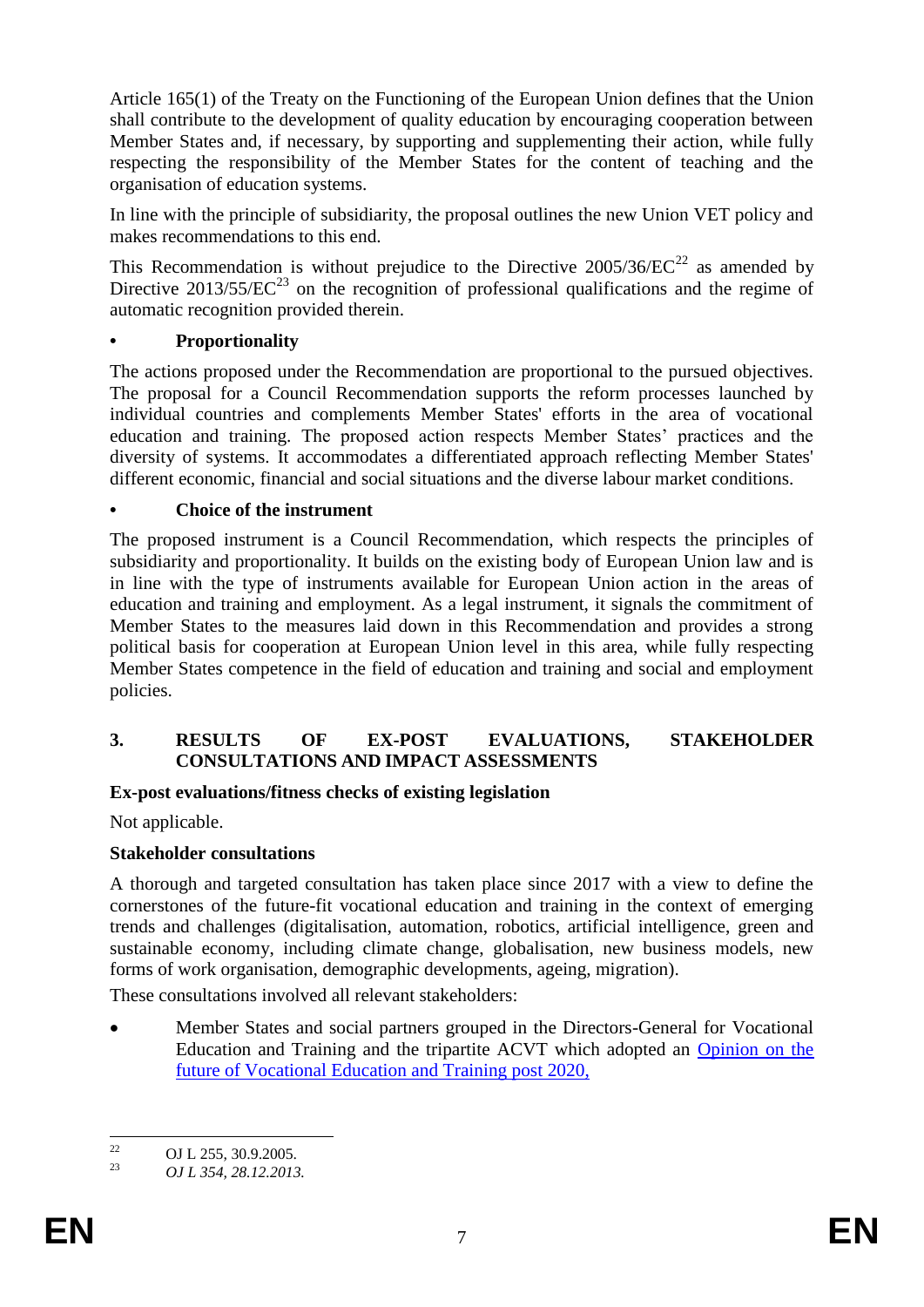- European Social Partners (with their position papers: [ETUC,](https://www.etuc.org/en/document/eu-priorities-education-and-training-post-2020-towards-european-right-training-all) [SME United](https://smeunited.eu/admin/storage/smeunited/181105-ueapme-position-on-future-of-vet-post-2020.pdf) and [BusinessEurope\)](https://www.businesseurope.eu/publications/future-eu-vocational-education-and-training-vet-policy) and in a dedicated hearing in January 2020, and;
- [European VET providers associations.](https://ec.europa.eu/social/BlobServlet?docId=20483&langId=en)

[A survey on the challenges and impact of the COVID-19 pandemic on vocational education](https://ec.europa.eu/social/vocational-skills-week/fight-against-covid-19_en)  [and training](https://ec.europa.eu/social/vocational-skills-week/fight-against-covid-19_en) undertaken by the Commission in March-May 2020 with the following findings:

- Several tools are available for creating material for distance learning. However, in general VET online material is less developed, as far as the practical parts of training and work-based learning are concerned;
- VET learners might be at disadvantage compared to learners from other educational tracks, as more efforts are put into general school subjects, and less into typical vocational content;
- There is substantial disruption to the apprenticeship 'supply chain'. Apprentices have largely discontinued their company attendance in the sectors whose activities have been shut down (e.g. restauration, well-being, tourism, and manufacturing). In some cases, discontinuation and termination of financial compensation, where applicable, increases the rate of drop-outs;
- Little capacity for employers to focus on training either for youngsters or for their employees over concerns for ensuring business continuity. However, some employers and training providers made best use of the confinement period to support the training of their employees and to accelerate deployment of digital learning systems and content;
- While it is a significant challenge for teachers and trainers as well as learners to adapt swiftly to this dramatic change, many stakeholders have mobilised themselves to help (VET providers, local governments, publishers, NGOs, companies, etc.);
- There is a strong call for a European online platform (which is safe, quality assured, multilingual, etc.) that would offer opportunities for networking and exchanging good practices and would provide digital solutions, also for work-based learning.

A similar analysis carried out by CEDEFOP also points to some challenges for the VET sector: distance learning is piecemeal and its use very much depends on the schools' and teachers' e-skills and availability, and on the sectors concerned. Its use ranges from mere communication/keeping in touch with students, to access to resources (videos etc.), to actual teaching. The analysis also brought to light that apprentices continue their training and work, particularly in companies providing essential services such as healthcare and food, as long as health and safety measures are observed. By contrast, apprentices discontinued their company attendance in sectors whose activities have been shut down by regulation, such as, in most countries, hospitality, wellbeing, tourism.<sup>24</sup> Given the high prevalence of women in these sectors, it is estimated that they have been in particular affected.

More broadly, the following evidence and fora were used to define the future VET policy:

- CEDEFOP project on ["Changing nature and role of VET in Europe"](http://www.cedefop.europa.eu/en/events-and-projects/projects/changing-nature-and-role-vocational-education-and-training-vet-europe) (2016-2018),
- CEDEFOP Opinion Survey on VET (2017) based on responses of a total of 35,646 citizens of the Member States,
- A Commission [Study on VET mobility in Europe](https://ec.europa.eu/social/main.jsp?catId=738&langId=en&pubId=8216&furtherPubs=yes) (2019),

 $24$ [https://www.cedefop.europa.eu/fr/news-and-press/news/how-european-countries-manage](https://www.cedefop.europa.eu/fr/news-and-press/news/how-european-countries-manage-apprenticeships-respond-coronavirus-crisis)[apprenticeships-respond-coronavirus-crisis](https://www.cedefop.europa.eu/fr/news-and-press/news/how-european-countries-manage-apprenticeships-respond-coronavirus-crisis)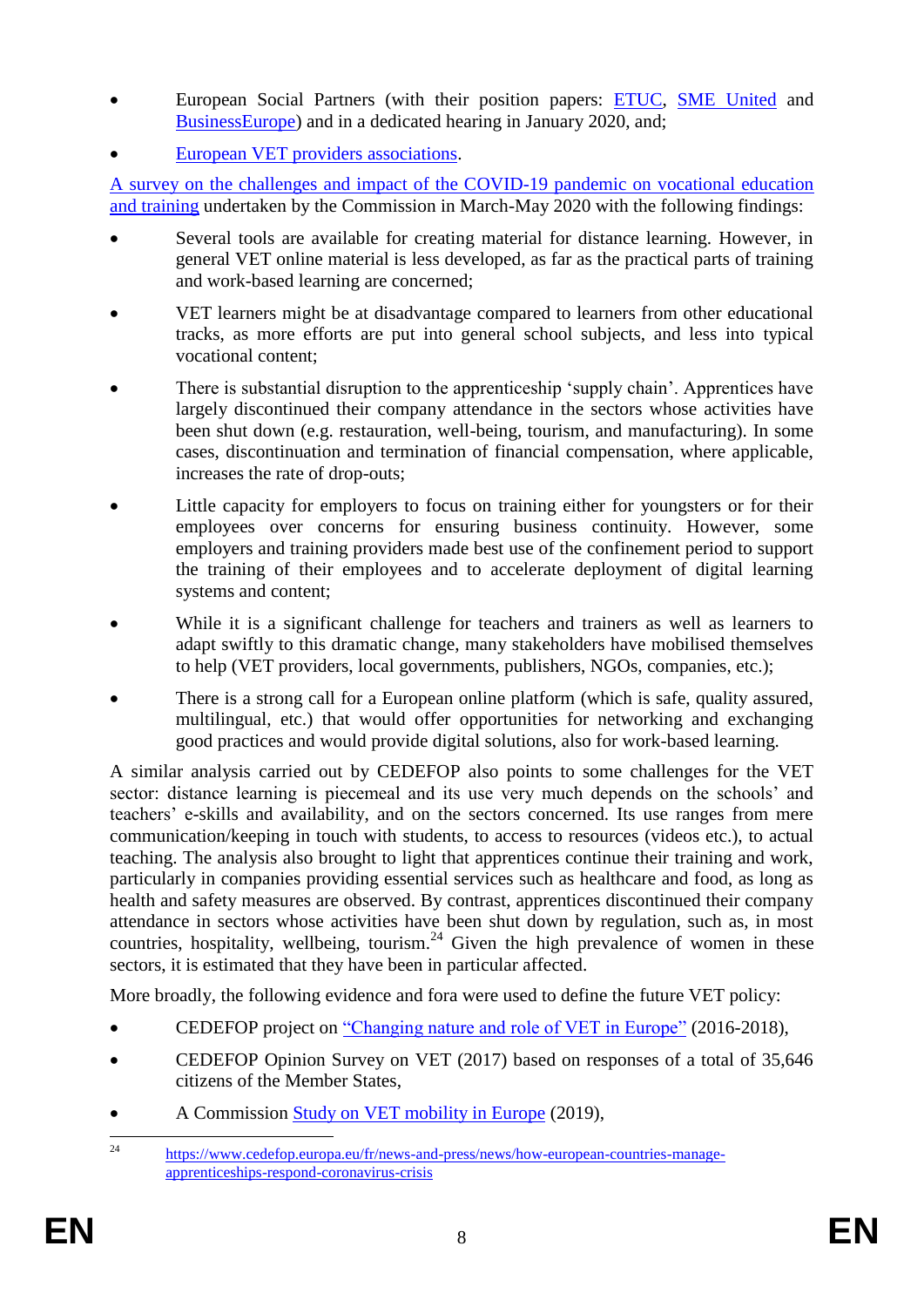- Discussions taking place during events of the European Vocational Skills Week (2018, 2019),
- Further evidence from the OECD and the ILO.

The proposal to amend and integrate elements of the two EU VET specific instruments ECVET and EQAVET, while also repealing the original instruments, is based on:

- A dedicated [Study on EU VET instruments](https://op.europa.eu/en/publication-detail/-/publication/205aa0ac-460d-11e9-a8ed-01aa75ed71a1/language-en) (EQAVET and ECVET) (2019, taking into account previous evaluation studies),
- Results of a Working Group of the ACVT which was set up to agree on the future development of European VET instruments (1st semester 2019).

#### **Impact of the proposal on the Council Recommendations on the European Credit System for Vocational Education and Training (ECVET) and the European Quality Assurance Reference Framework for Vocational Education (EQAVET) and proposed way forward**

Two specific VET instruments have been developed and implemented since 2009 to support Member States in making VET more flexible (the European Credit System for Vocational Education and Training - ECVET) and in improving the quality of their VET systems (the European Quality Assurance Reference Framework for Vocational Education and Training - EQAVET). In line with the results of their recent evaluations, both instruments need to be modernised and streamlined.

The objective of the **ECVET Recommendation**<sup>25</sup> was to improve the recognition, accumulation and transfer of learning outcomes, supporting mobility and lifelong learning as well as the establishment of an EU credit system in VET. This initiative was further developed following the 2002 Copenhagen Declaration<sup>26</sup> on the future priorities for enhancing European cooperation in VET, which stated a need for a system supporting 'the transparency, comparability, transferability and recognition of competence and/or qualifications, between different countries and at different levels'.

According to the abovementioned evaluations on EU VET instruments, ECVET has widely contributed to the development of a better-quality mobility experience through the use and documentation of units of learning outcomes, with almost all Member States using now ECVET in international mobility. However, the concept of ECVET points was generally not applied and ECVET did not lead to the development of an European credit system in VET.

Based on the feedback received during the stakeholder consultation and the experience gained with the ECVET implementation over the last 10 years, the present proposal incorporates and reinforces some elements of the 2009 ECVET Recommendation and abandons others that do not bring an added value or respond to a real need in the VET systems. In particular,

 The principle that qualifications are made of units of learning outcomes is integrated and reinforced in the proposal (modularisation). This is seen as a pre-requisite to increase flexibility of the VET programmes and facilitate validation as means to boost the take-up of up- and reskilling. It is also instrumental in facilitating mobility of VET learners and the recognition of learning outcomes achieved during such mobility periods. Furthermore, it can also support the automatic mutual recognition of VET qualifications and cooperation at sectoral level, including support through

 $25$  $\frac{25}{26}$  OJ C 155, 8.7.2009

<sup>26</sup> Declaration of the European Ministers of Vocational Education and Training, and the European Commission, convened in Copenhagen on 29 and 30 November 2002, on enhanced European cooperation in vocational education and training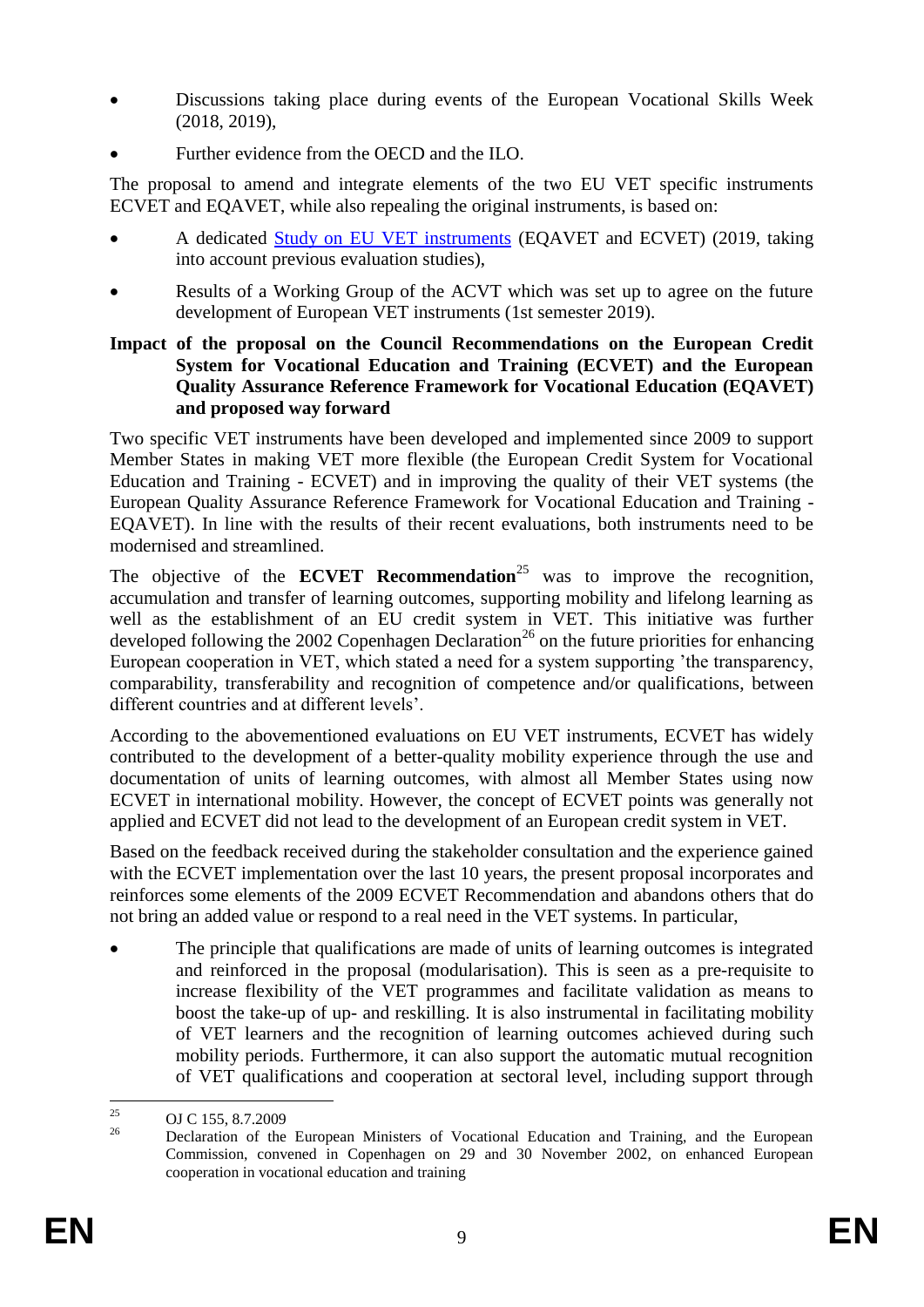the Blueprints<sup>27</sup> for sectoral cooperation on skills. To this end, a concept of European Vocational Core Profiles will be explored with the aim to define a certain share of a common training content at European level. The profiles have the potential to significantly facilitate mobility of learners and workers, automatic recognition of vocational qualifications and the outcomes of learning periods abroad, and the development of joint VET qualifications and curricula;

- The mobility tools developed under the 2009 Recommendation (e.g. learning agreement and memorandum of understanding) related to supporting geographical mobility of VET learners will be further developed in the framework of other EU instruments such as those supported by the Erasmus+ programme and linked to the further development of Europass;
- The credit points introduced by the 2009 Recommendation will be discontinued, due to the very low take-up and no evidence of added value. In practice, ECTS (European Credit Transfer and Accumulation System) applied widely in higher education is used also for post secondary and tertiary VET.

The 2009 ECVET Recommendation will be repealed and the ECVET provisions and principles as oulined above will be taken forward on the basis of the present proposal and mainstreamed into other EU policy instruments.

The **EQAVET Recommendation**<sup>28</sup> was adopted to improve the quality of VET. The importance of improving quality in VET was already included in the 2000 Lisbon strategy stating that the transition to a knowledge-based economy requires modern and adaptable VET. The 2002 Copenhagen Declaration subsequently proposed EU cooperation in quality assurance in VET with a view to support mutual trust and the recognition of qualifications.

The abovementioned evaluations on EU VET instruments showed that EQAVET has stimulated Member States to review and refine their national quality assurance systems: twelve Member States have improved them specifically as a response to this Recommendation while in most other countries EQAVET has been used to review and adjust their systems. Moreover, several countries have new quality assurance legislation explicitly referring to EQAVET. However, the Recommendation did not contribute significantly to the improvement of transparency of quality assurance arrangements between countries and did generally not foster mutual trust. Furthermore, there is also a perception by some stakeholders that the tool is mostly applied in school-based initial VET.

Over the last ten years, many activities such as peer learning activites and working groups on dedicated quality assurance topics have been developed in the framework of the EQAVET Network at EU level. One of these activities, called the EQAVET+ initiative, consisted of developing specific indicative descriptors on several quality assurance topics not addressed in the 2009 Recommendation. This exercise was developed in response to the 2013 external evaluation of the Recommendation indicating areas for improvement.

Taking into account the results of the different evaluation studies as outlined above, this proposal will therefore:

<sup>27</sup> The Blueprint for sectoral cooperation on skills is a new strategic approach to mobilise stakeholders to develop demand-led sectoral skills strategies in Europe. It provides a strong basis to launch larger efforts. To date it has been piloted in additive manufacturing; automotive; batteries; bio-economy; construction; defence technologies; energy value chain digitalisation and energy-intensive industries; space; maritime technologies; maritime shipping; microelectronics; steel; textile-clothing-footwearleather; and tourism.

<sup>&</sup>lt;sup>28</sup> OJ C 155, 8.7.2009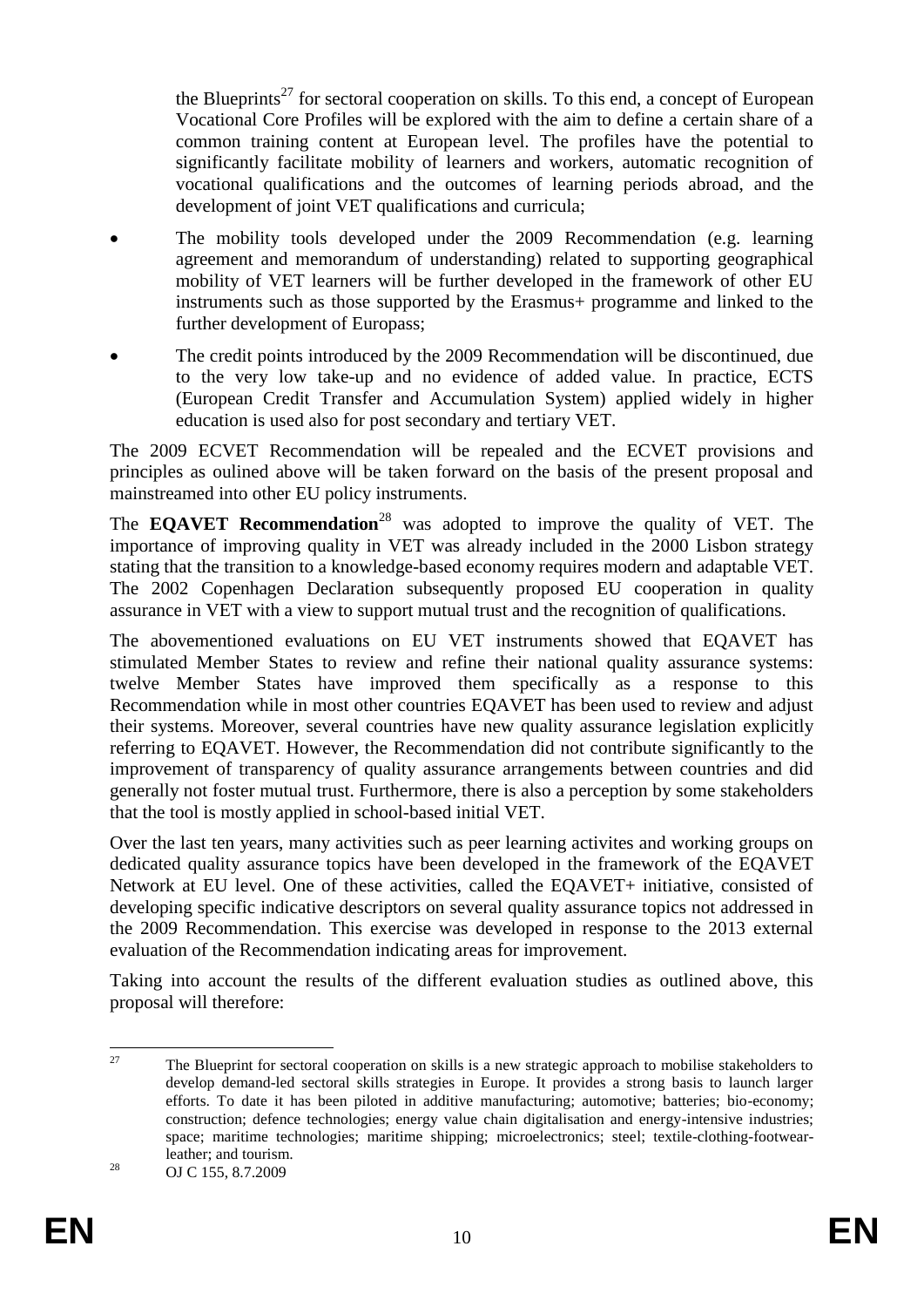- Repeal the 2009 EQAVET Recommendation and integrate the work on quality assurance in VET in the EU into the present proposal;
- Integrate the EQAVET+ initiative adding elements about learning outcomes, certification and assessment, stakeholders' consultation, the role of teachers and trainers;
- Add an additional indicative descriptor on flexibility of VET learning pathways given the increased need to develop flexible VET provision and on the need to contribute to environmental sustainability;
- Include the aspect of the digital readiness of VET systems and institutions;
- Define new working method through peer reviews of quality assurance at VET system level in order to improve mutual learning, enhance transparency of quality assurance arrangements of VET provision and reinforce mutual trust between Member States;
- Maintain the mission and functions of EQAVET national reference points (NRPs).

#### **Impact assessment**

The proposal was developed on the basis of evidence collected in studies and through broad consultations of stakeholders. Given the complementary approach of the proposed activities to Member States' initiatives, the voluntary nature of the proposed activities and the scope of the impacts expected, an impact assessment is not necessary.

#### **Regulatory fitness and simplification**

Not applicable.

# **4. BUDGETARY IMPLICATIONS**

No additional budget or staff resources will be required from the EU budget. Moreover, this initiative shall not prejudge the negotiations on the next Multiannual Financial Framework and future programmes.

# **5. OTHER ELEMENTS**

#### **Implementation plans and monitoring, evaluation and reporting arrangements**

At the national level, the present proposal invites the Member States to modernise their VET systems in line with national priorities and education and training practices.

The Commission will report to the Council on the implementation of the Recommendation every five years, building on the Cedefop annual monitoring and in close cooperation with the ACVT.

# **Explanatory documents (for directives)**

Not applicable.

# **Detailed explanation of the specific provisions of the proposal**

*Recommendations to Member States* 

The proposal invites Member States to work towards implementing the Union policy on VET.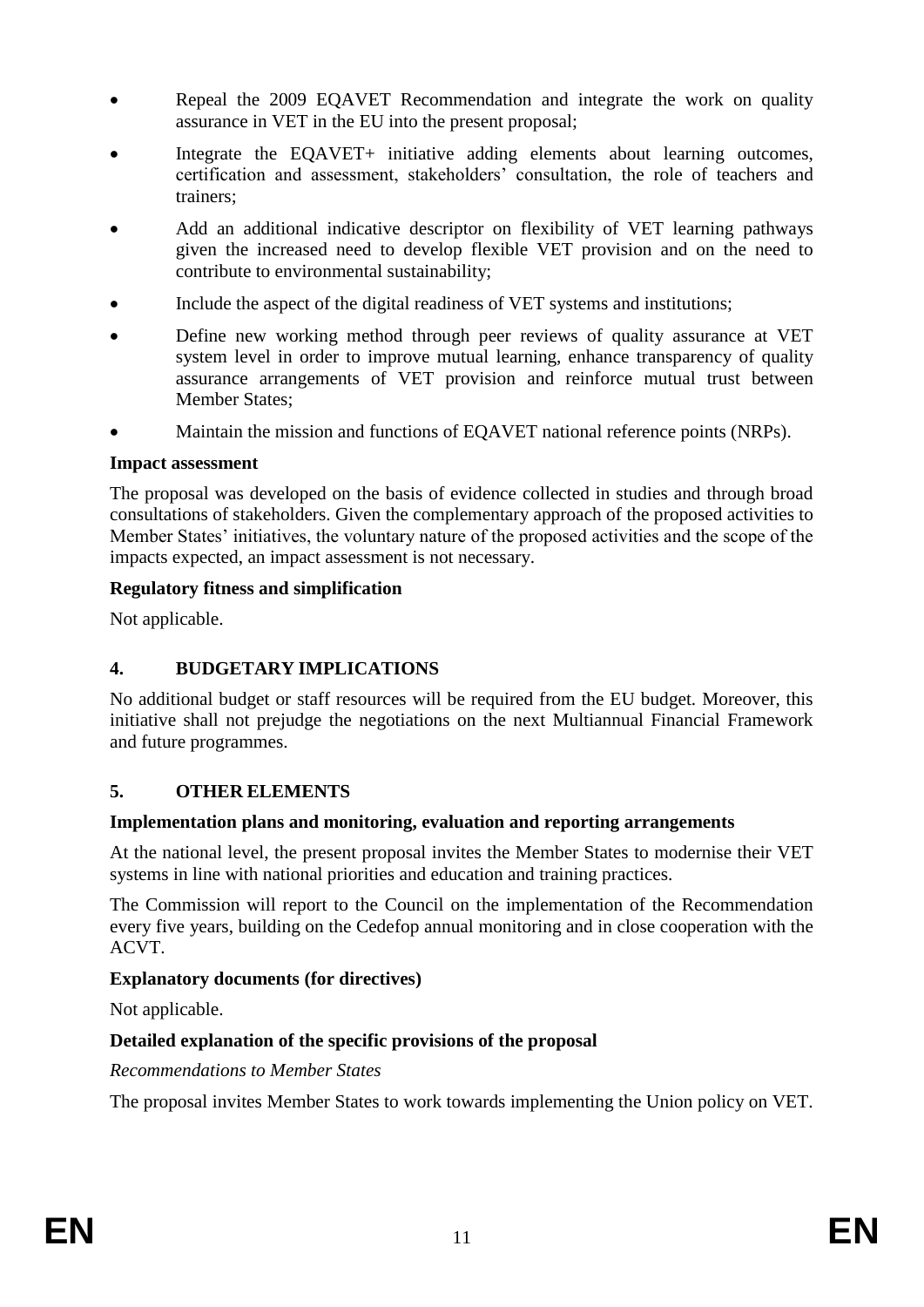This policy is inspired by the ACVT Opinion on the future of VET post- $2020^{29}$ .

The COVID-19 crisis has underlined the urgency for the main avenues of reform actions in making VET more resilient and fit for the future challenges. It has emphasised the need for increased agility of VET in response to rapid changes, acceleration of digitalisation of VET, modern and innovation learning approaches and more investments in skills and competences of teachers and trainers.

One of the key messages of the ACVT Opinion is to foster the establishment of European VET culture, which is **result-oriented, supports Member States in setting goals** and develops methods to assess their attainment. Building on earlier consultations on possible benchmarks in the area of vocational education and training and, the proposal also foresees a number of quantitative objectives to be achieved by 2025 as listed below:  $30$ 

- **the share of employed graduates should be at least 82%<sup>31</sup>** ;
- **60% of recent graduates from VET benefit from exposure to work-based**  learning during their vocational education and training<sup>32</sup>. This objective refers to all forms of work based learning, and will thereby contribute to increased apprenticeship opportunities which can be supported with the Youth Guarantee;

# **8% of learners in VET benefit from a learning mobility abroad.<sup>33</sup>**

The first and third objectives build on existing ET 2020 benchmarks on Graduate employability and mobility in VET, while the second one builds on the Council Recommendation on a European Framework for Quality and Effective apprenticeships. The Staff Working Document explains in detail the rationale and methodology for these indicators and objectives.

The proposal further defines a number of principles to be followed at national level to implement the abovementioned Union policy. These principles are structured around **the following thematic objectives**:

1. Vocational education and training is agile in adapting to dynamic labour market changes

The impact of the COVID-19 pandemic on the EU's economy, rapid technological developments, digitalisation, the transition to a resource-efficient, circular and climate-neutral economy, new business models and new forms of work organisation accelerate changes in the skills required by the labour market. Member States need to put in place **appropriate frameworks and measures to ensure that VET is resilient and can respond swiftly to changing labour market demands.** Better skills anticipation and graduate tracking mechanisms are needed to respond to the changes in economic sectors and occupations and to adapt accordingly the content of vocational education and training. A decisive element is the speed at which this adaptation is taking place. Levels of autonomy and funding which

<sup>29</sup> <sup>29</sup> https://ec.europa.eu/social/BlobServlet?docId=20479&langId=en<br><sup>30</sup>

The impact of the COVID-19 pandemic is likely to slow down the achievement of the objectives in the first years, but with the recovery, progress towards these objectives are expected to accelerate.

<sup>&</sup>lt;sup>31</sup> This will cover the age group 20-34 with at least upper secondary education attainment and having left education and training 1-3 years ago.

<sup>&</sup>lt;sup>32</sup> This will cover the age group 15-34, having left education and training 1-3 years ago. The indicator will be based on data that will be collected as of 2021 as part of the EU LFS.

<sup>&</sup>lt;sup>33</sup> This will be measured as the share of mobile learners in a calendar year, as a proportion of a cohort of VET graduates in the same year. The indicator will be based on the mobility data sourced from Erasmus+ data and VET graduate data sourced from the UOE. In addition, where appropriate, data from national authorities' mobility programmes could also be used to complement the data from Erasmus+.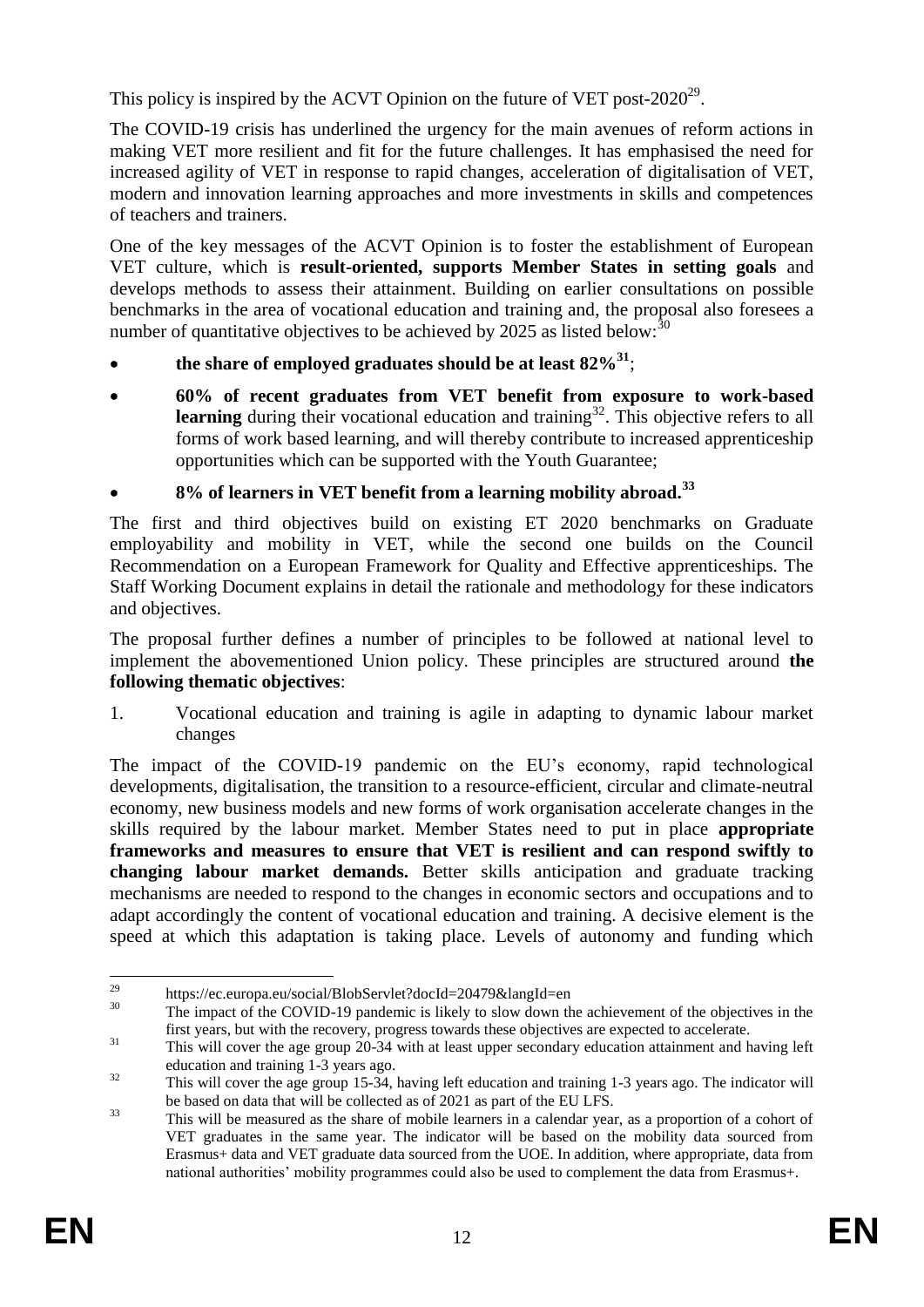facilitate fast VET providers' responses to evolving skills needs are needed. VET prepares people for specific occupations. At the same time, learning content for both young and adults  $\frac{1}{2}$  needs to strike a balance between key competences, including life skills,  $34$  and more occupation-specific skills.

**Work-based learning and apprenticeships, in particular,** are effective approaches to ensure labour market relevance of VET. In times of recession, small companies might not be able to provide apprenticeship places. A stronger preventive approach and a reinforced focus of the Youth Guarantee on apprenticeships as well as appropriate support measures, in a form of inter-company training centres or expansion of digital training tools, can contribute to a stable supply of apprenticeships also during unfavourable economic conditions.

2. Flexibility and progression opportunities are at the core of vocational education and training

Flexibility and opportunities to progress within education and training sectors and between them are key elements of future-fit VET systems. Furthermore, ensuring that VET programmes are **personalised and learner centred**, is essential for ensuring a strong engagement of the learners and attractiveness of VET pathways leading to increased employability.

**Modularisation** – breaking vocational qualifications into smaller parts of learning outcomes – is the way to flexibly update the content and to customise it to the needs of individuals. Validation of learning outcomes acquired in non-formal and informal learning will facilitate up- and reskilling, leading not only to full qualifications, but to micro-credentials or partial qualifications. It also helps to bridge between different fields, which is necessary for the developing area of green and sustainable economy.

3. Vocational education and training is a driver for innovation and growth and prepares for the digital and green transitions and occupations in high demand

Responsiveness of VET to structural changes can be enhanced by a more proactive approach of **linking VET more strategically to forward-looking economic strategies, entrepreneurial and innovation ecosystems**. It is a way of not only reacting to changes which are already happening but co-creating economic and societal transitions – notably in the current context of recovery, focus on strategic industrial ecosystems (health, pharmaceuticals and others), and a resource-efficient, toxic-free, circular, climate-neutral and digital economy. This has potential to reduce the response time of adaptation of VET curricula.

Member States should continue to implement **VET excellence** approaches that foster integration of VET in skills ecosystems, in smart specialisation strategies, National Skills Strategies, innovation systems, circular economy strategies, renovation initiatives or National Energy and Climate Plans. Development of VET at higher qualification levels and supporting entrepreneurship and start-ups are important elements of the required response. This should be coupled with complementary structural policy measures that can help make business environments more attractive, foster investment and diffusion of innovation. **Centres of Vocational Excellence** connected via a transnational European framework can be an effective tool to drive skills development to foster transition from sectors that are in decline to new growing sectors and to embed green and digital skills (e.g. building on the EU Digital

 $34$ 

Life skills may include resilience, media literacy, civic competence, financial, environmental and health literacy. Open, democratic societies depend on active citizens who can discern information from various sources, identify disinformation, take informed decisions, are resilient and act responsibly.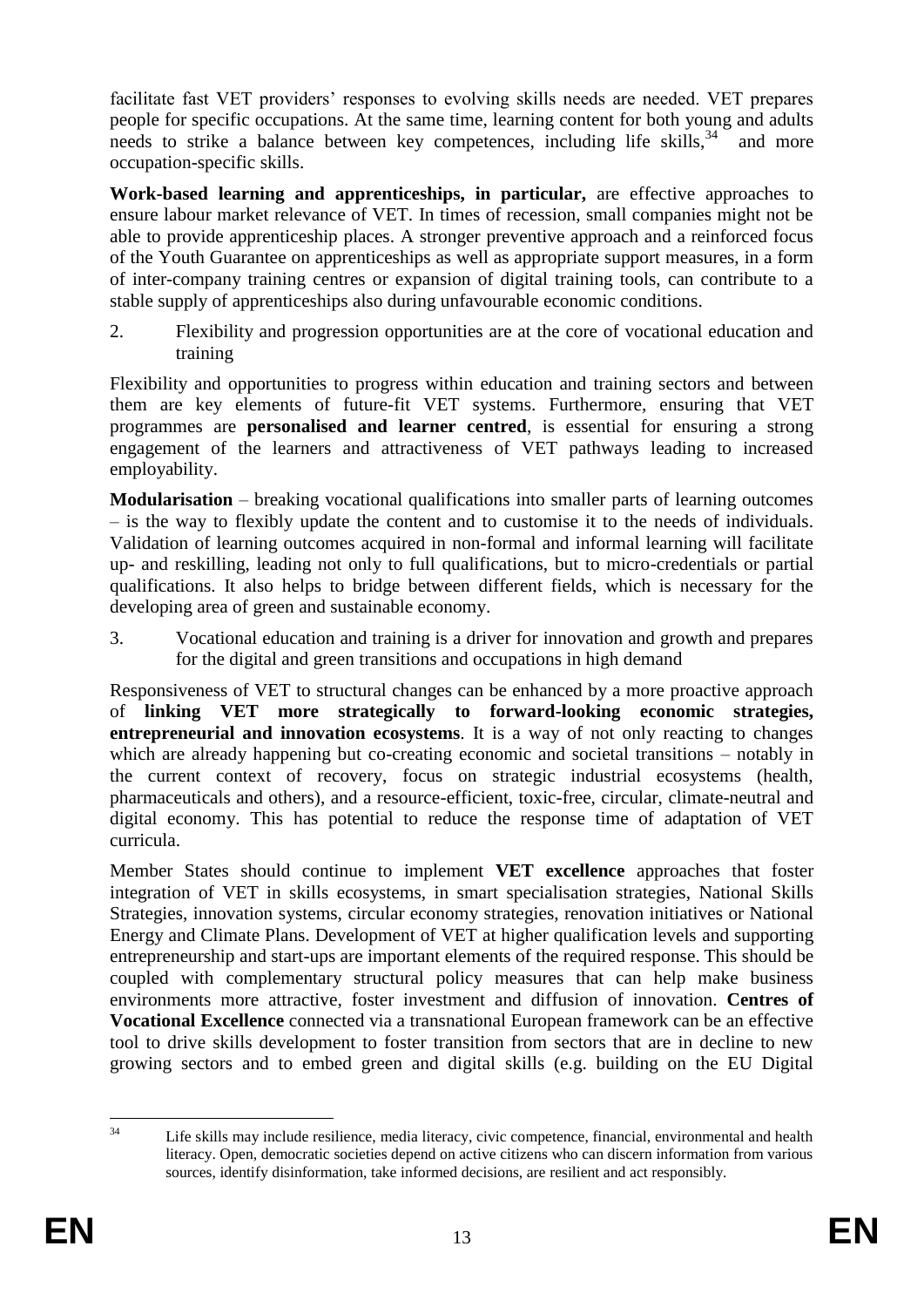Competence Framework for Citizens, and the European e-Competence Framework for ICT professionals) in a vocational context.

**Greening the VET sector** requires first and foremost a greening of the VET programmes, curricula and content, but also managing the VET institutions with due attention paid to environmental footprint. This requires support for VET institutions in adapting their programmes and making sure that they match the needs of businesses that are in the frontline of delivering on environmental goals but also ensuring that infrastructure and technology are in line with sustainability requirements, thus contributing also to the implementation of the Sustainable Development Goals, for example by helping to provide the skills needed for the Renovation Wave and the green and sustainable transition. Furthermore, as also illustrated by the COVID-19 crisis, VET institutions need to embrace digitalisation and to have a clear digital strategy that addresses multiple dimensions: provision of digital learning content, pedagogical approaches in digital learning, but also better use of data for following learners progression, developing tailored approaches and skills forecasting.

4. Vocational education and training is attractive and based on modern and digitalised provision of training/skills

While VET provides very good employment prospects in occupations highly demanded on the labour market, it still faces a challenge of low attractiveness for learners and companies in most Member States. This means that more efforts are needed in **increasing attractiveness of VET** by innovating and modernising VET, notably in terms of new learning environments, tools and pedagogies, with a special focus on digitalisation. ICT based simulator, virtual and augmented reality tools have the potential to significantly modernise and innovate VET provision, increase its efficiency and accessibility compared to expensive physical equipment. This can be particular beneficial for small companies and apprenticeships organised in small and medium-sized companies.

New types of skills can be acquired through collaborative teaching, inter-disciplinary and project-based learning. Another aspect of attractiveness is **permeability**: education and training systems should enable vertical and horizontal pathways between VET, general school education, higher education and adult education. Higher VET programmes should be further expanded to support increased needs for advanced vocational skills. High quality guidance services have potential to increase attractiveness of VET as well.

**Internationalisation, transnational mobility**, including virtual skills competitions<sup>35</sup>, strong links with the other education and training sectors, research and labour market actors are key to innovate how VET is designed and delivered.

Increased quality of VET will only be possible with well-trained and motivated **teachers and trainers**. Staff in VET needs to be supported in developing skills and providing tools to master new technologies, to work in multicultural environments, and understand changing labour market needs. Motivation, career progression and well-being of teachers and trainers in VET are key to increase attractiveness of their profession. The so called hybrid teachers  $-$  a type of personnel who is part-time working in a company and part-time as a teacher in a vocational school - have a potential to contribute to a stronger cooperation arrangements between VET schools and companies in a more structured and frequent manner. Hybrid teachers can bring the necessary innovation to school-based environment and can address the

 $35$ <sup>35</sup> Skills competitions raise the profile and recognition of skilled people, and show how important skills are in achieving economic growth and personal success. They establish high standards for skills excellence in various professions, and measure the attainment of those standards through the competitions. They inspire young competitors to reach new heights, helping them turn their passion into a profession.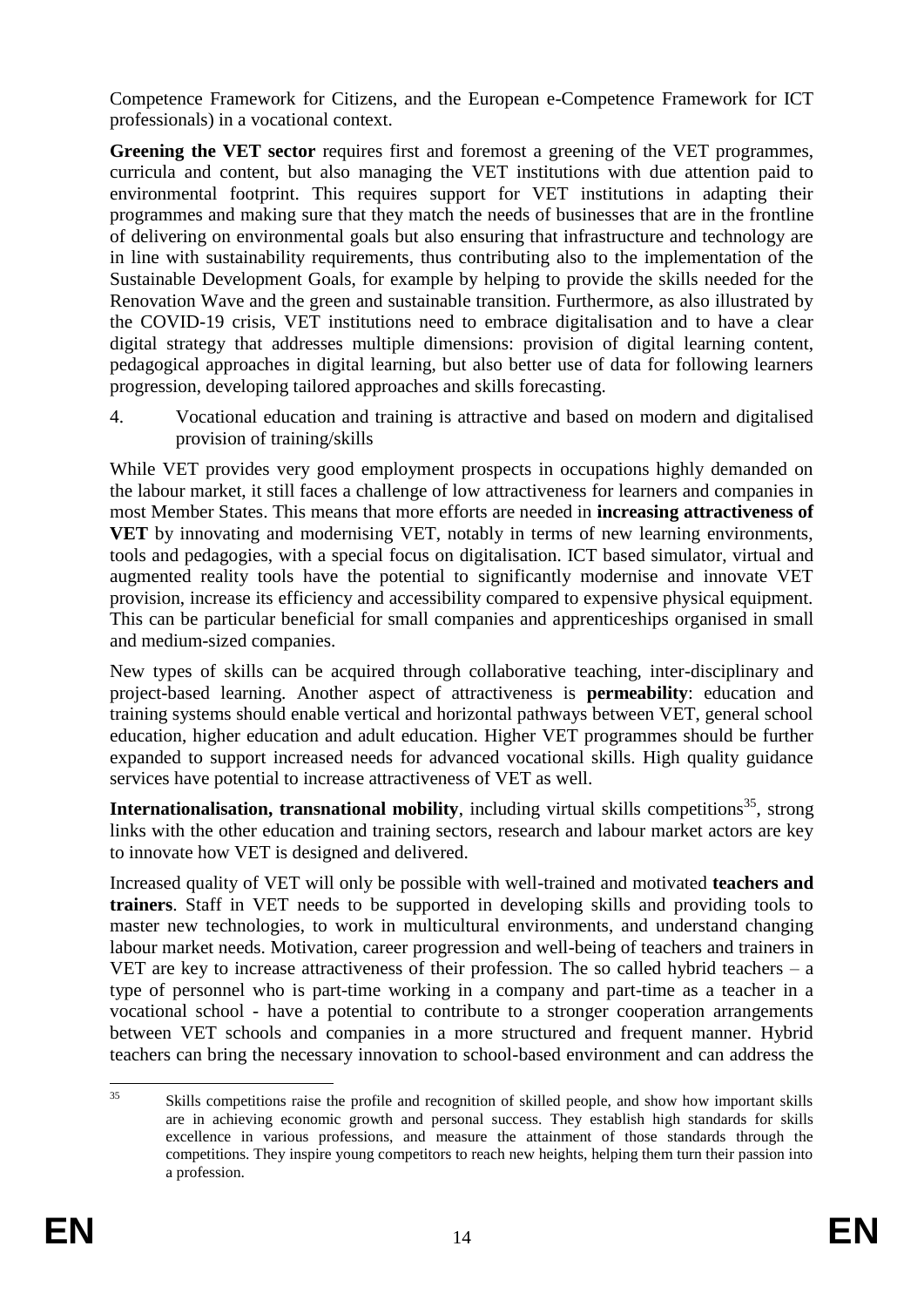growing shortage and ageing population of vocational teachers. The concept provides interesting career perspectives for individuals and provides benefits to both schools and companies, among others by sharing the salary costs.

5. Vocational education and training promotes equality of opportunities

Good quality VET also contributes to the **inclusion of vulnerable groups.** This means that broad accessibility needs to be ensured and any remaining barriers to participation, including for people with disabilities, low-skilled adults, ethnic and racial minorities, including Roma, and people with a migrant background be removed. This can also help address the equity concerns in access to digital learning tools, internet connection and necessary IT devices, raised during the COVID-19 crisis. Targeted measures and flexible formats of training can prevent early leaving from VET and provide opportunities for drop-outs to re-enter VET.

There is also a need to address gender bias by promoting balance between traditional 'male' and 'female' professions, including by encouraging participation of women in vocational training for what are usually traditional 'male' professions and of men in 'female' professions.

- 6. Vocational education and training is underpinned by a culture of quality assurance (explained above)
- 7. Implementation at national level

Sustainable partnerships between all relevant stakeholders and including public private partnerships, is key to achieve **effective governance in VET**. Member States are invited to make best use of existing European tools, such as Europass, the European Qualification Framework (EQF) or ESCO (the multilingual classification of European Skills, Competences, Qualifications and Occupations) and maximise synergies among them also with a view to promote automatic mutual recognition of vocational education and training qualifications/ diplomas and the outcomes of learning periods abroad. European Union funds and instruments continue to focus on skills and provide opportunities to finance reforms of vocational education training. For more effective and efficient implementation of the Recommendation, it is proposed that responsible national authorities define measures to be taken for the implementation of this Recommendation at national level within one year of its adoption by building on relevant existing national arrangements and existing financial frameworks and follow through their implementation.

# **EU level support**

The proposal aims to reconfirm the key role of the tripartite Advisory Committee on Vocational Training (ACVT) in the EU governance on VET policy, while also calling for more structured working method on the basis of a rolling work programme. It also calls for greater cooperation with other key stakeholders such as learners' representatives and providers of vocational education and training.

The proposal does not bring any change to the broader governance structures in the area of skills, education and training.

The support of the European Commission to Member States with a view to the implementation of this Recommendation could be gradually deployed through reinforcing support for structural reforms on apprenticeships through the apprenticeship support service<sup>36</sup>

 $36$ <sup>36</sup> As the key follow-up action to the Council Recommendation on a European Framework for Quality and Effective Apprenticeships the Commission launched an Apprenticeship Support Services in November 2018. The aim is to support members of the European Alliance for Apprenticeships to work towards more and better apprenticeships through a knowledge and a networking hub. It also includes bench-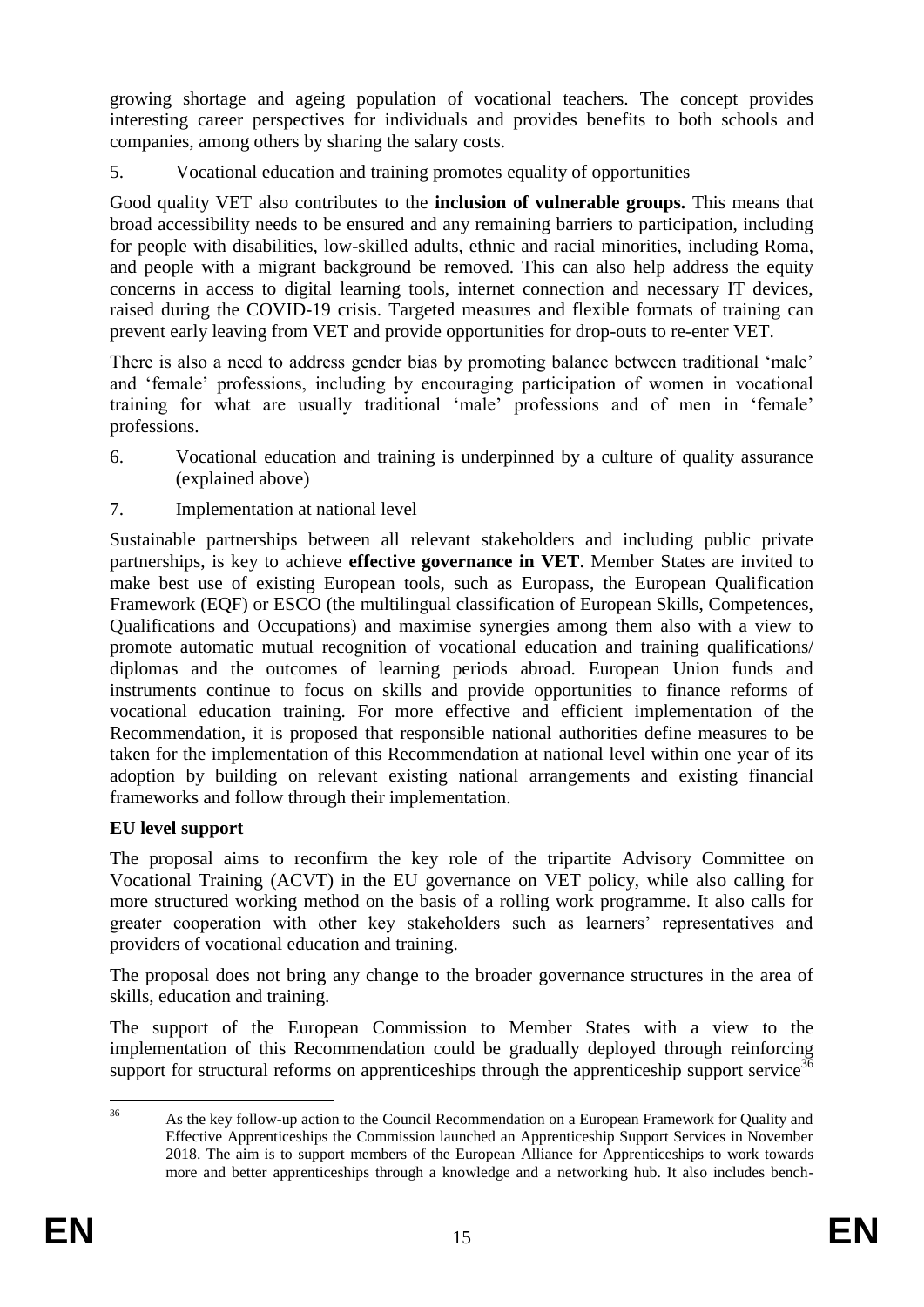and a new boost to European Alliance for Apprenticeships in synergy with the Youth Guarantee as well as expanding support services for vocational education and training together with CEDEFOP. The activities could cover a range of services, including mutual learning, expert advice, bench-learning, analytical work and capacity building for implementing this Recommendation.

*Platforms of Centres of Vocational Excellence* (CoVE) aim at fostering "upward convergence" of excellence in VET, operating at two levels:

- 1. National: in a given local context, embedding Centres of Vocational Excellence closely in the local entrepreneurial and innovation ecosystems and clusters and acting as technology diffusion centres for SMEs including digital learning tools (ICT based simulators, virtual and augmented reality), and connecting them at European level.
- 2. International<sup>37</sup>: through Platforms of Centres of Vocational Excellence to establish world-class reference points for vocational training by bringing together CoVEs that share a common interest in specific sectors/trades (e.g. aeronautics, e-mobility, green and circular technologies, ICT, healthcare, etc.) or innovative approaches (e.g. digital solutions, artificial intelligence) to tackle societal challenges (e.g. climate change, resource depletion and scarcity, pollution, delivery of Sustainable Development Goals, integration of migrants, upskilling people with low qualification levels, etc.).

The platforms will be open for countries with well-developed vocational excellence systems, as well as those in the process of developing similar approaches, aimed at exploring the full potential of VET institutions to play a proactive role in support of growth, competitiveness and innovation. Platforms of Centres of Vocational Excellence are not intended to build new VET institutions and infrastructure from scratch. Instead they aim to bring together a set of local/regional partners such as initial and continuing VET providers, tertiary education institutions including universities of applied sciences and polytechnics, research institutions, science parks, clusters, companies, in particular micro, small and medium-sized, chambers and business associations, social partners, sectoral skills councils,professional/sector associations, clusters, national and regional authorities and development agencies, public employment services, etc.

The *SELFIE self-reflection* tool which supports education and training institutions in using effectively digital technologies for teaching and learning, can play an important role. The tool will be further developed and expanded to cover cooperation with employers in work-based learning schemes. The EQAVET framework is adapted to also include quality criteria/descriptors related to digitalisation of teaching and learning including through use of the SELFIE tool. The tool will be further developed and expanded to cover cooperation with employers in work-based learning schemes. The EQAVET framework is adapted to also include quality criteria/descriptors related to digitalisation of teaching and learning including through use of the SELFIE tool.

European VET systems have the potential to establish themselves as a *global reference point for skills development.* There are a number of actions to be taken at European level which can promote European leadership in a global training market, such as support to internationalisation of vocational education and training systems, promotion of skills

<u>.</u>

learning, a methodology combining benchmarking with peer learning, and which provides a structured process to mutual learning among Member States on improving their apprenticeship systems.

<sup>&</sup>lt;sup>37</sup><br>This refers to both European and non-European dimension. The international platforms of COVEs must include EU countries, and can also include other countries to the extent that their participation brings an added-value to the platform.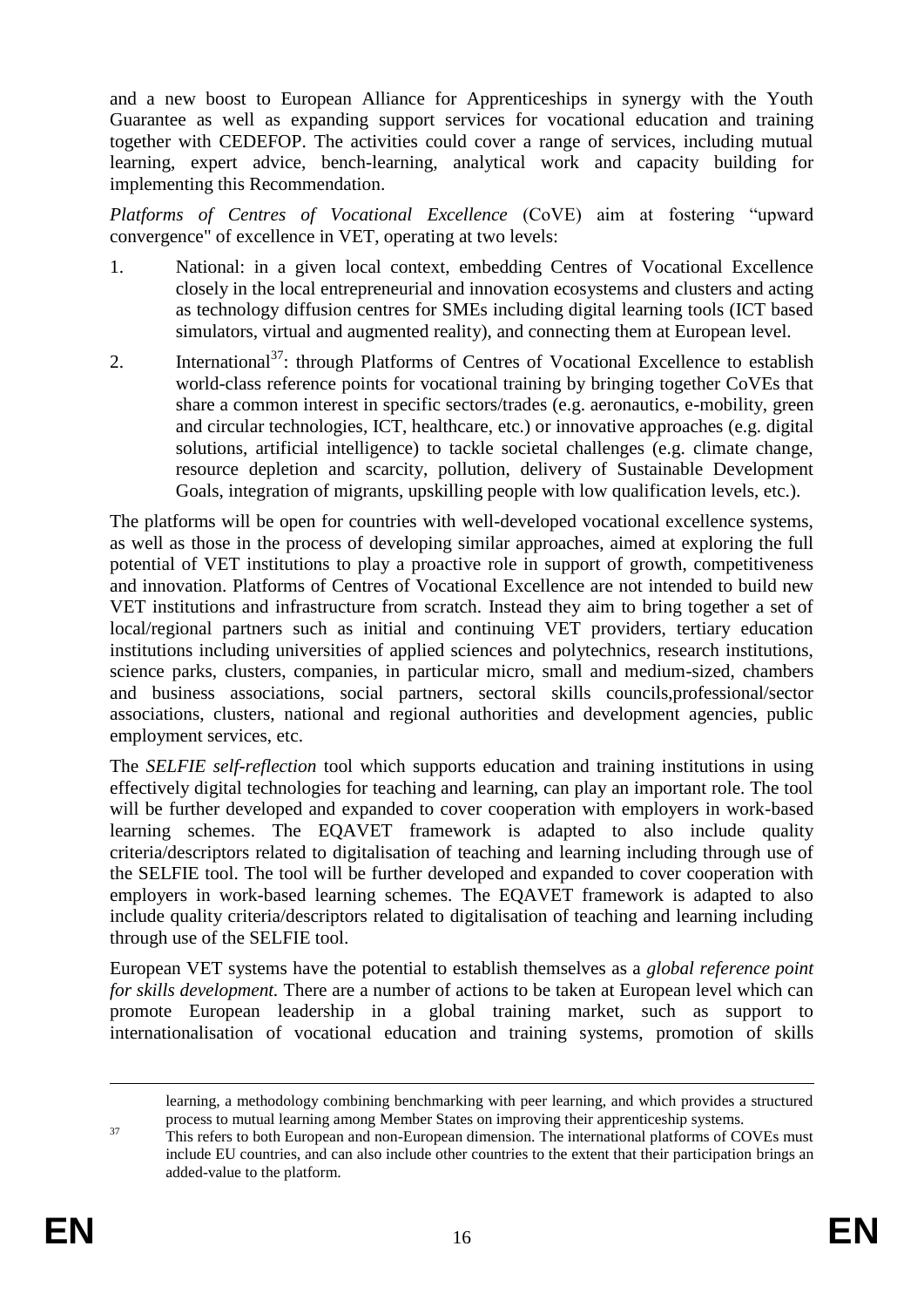competitions or organisation of communication campaigns to raise the attractiveness and image of VET.

An innovative element supporting excellence and internationalisation of VET is the concept of *European Vocational Core Profiles* which would define a certain share of a common training content at European level. As part of Europass platform and complemented, where possible, by vocational digital content, the Profiles have a potential to significantly facilitate mobility of learners and workers, automatic recognition of VET qualifications and the outcomes of learning period abroad and the development of joint vocational education and training curricula, qualifications and micro-credentials.

With the view to strengthening the European dimension of increased transparency and 'trustbuilding' the proposal proposes to *introduce peer reviews on quality assurance arrangements* in VET. The focus on the European dimension is a logical extension of successful activities which have taken place since the adoption of the EQAVET Recommendation in 2009 and which have helped the majority of countries to define, review and refine their quality assurance systems. The format and working methods of this reinforced European dimension, aimed at strengthening transparency and trust building, through a peer review exercise needs to be further discussed with all relevant stakeholders.

VET providers and their associations are crucial players in the implementation of the reforms in VET at national level and are directly relevant in the implementation of the EU policies and initiatives. They are multipliers, to disseminate the VET policy agenda and good practices exchanged at the EU level, but they also provide feedback and expertise from a practitioners' grass root level perspective, to the policy proposals made by the Commission. There is a need to *reinforce a structured dialogue with VET providers with a view to strengthen their capacity and role in the EU level VET cooperation*.

The use of EU funds and programmes (such as the Next Generation EU (Recovery and Resilience Facility, REACT-EU), European Social Fund Plus, European Regional Development Fund, InvestEU, Erasmus+, Horizon Europe, Interreg, Digital Europe, Just Transition Mechanism, European Agricultural Fund for Rural Development) to support the realisation of the commitments made in this proposal will be encouraged.

In particular, the proposed Recovery and Resilience Facility and REACT-EU have the potential to alleviate the socio-economic impacts of the transition and the COVID-19 pandemic. Most notably, support for apprenticeships, digitalisation of VET institutions as well as the accelerating VET reforms supporting the smooth deployment of quality reskilling programmes supporting occupational transitions for those working in sectors deeply impacted by the crisis could be reinforced.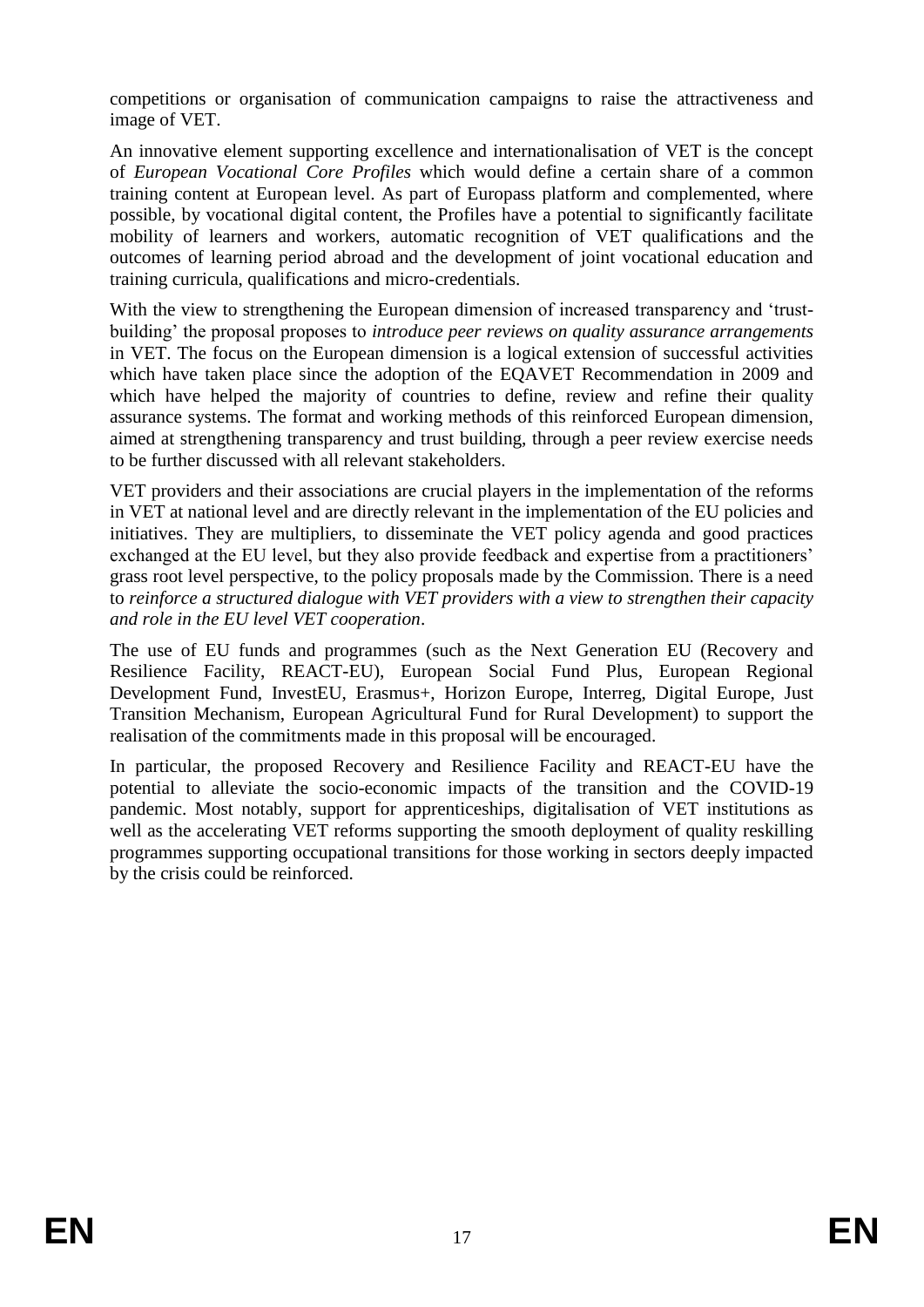#### 2020/0137 (NLE)

#### Proposal for a

#### **COUNCIL RECOMMENDATION**

#### **on vocational education and training (VET) for sustainable competitiveness, social fairness and resilience**

#### THE COUNCIL OF THE EUROPEAN UNION,

Having regard to the Treaty on the Functioning of the European Union, and in particular Articles 166 and 165 thereof,

Having regard to the proposal from the European Commission,

Whereas:

- (1) The Charter of Fundamental Rights of the European Union<sup>38</sup> recognises education and access to vocational and continuing training as a right, the United Nations' Sustainable Development Goals envisage by  $2030^{39}$  equal access for all women and men to affordable and quality technical, vocational and tertiary education, including university, and a substantial increase in the number of youth and adults who have relevant skills, including technical and vocational skills, for employment, decent jobs and entrepreneurship.
- (2) The European Pillar of Social Rights<sup>40</sup> proclaimed on 17 November 2017 sets out a number of principles to support fair and well-functioning labour markets and welfare systems, including Principle 1 on the right to quality and inclusive education, training and lifelong learning, and Principle 4 on active support to employment.
- (3) High quality and innovative vocational education and training systems provide people with skills for work which help them to adapt to and deliver on the twin digital and green transitions, to cope with emergency situations and economic shocks, while also supporting economic growth and social cohesion. Thereby providing them with skills that help them get or create jobs in demand on the labour market.
- (4) Strong vocational policies are essential in order to achieve the goal of promoting a skilled, trained and adaptable workforce and labour markets responsive to economic change, set in Article 145 TFEU.
- (5) The Commission Communication on 'The European Green Deal'<sup>41</sup> is Europe's new growth strategy aiming to transform its economy and society and put them on a more sustainable path. Schools, training institutions and universities are well placed to engage with pupils, parents, businesses and the wider community on the changes needed for a successful transition. Pro-active up- and reskilling are necessary to reap the benefits of the green transition.

 $38$  $\frac{38}{39}$  OJ C 326, 26.10.2012

 $\frac{39}{2}$  <https://sustainabledevelopment.un.org/?menu=1300>

 $\frac{40}{41}$  Doc. 13129/17.

COM(2019) 640 final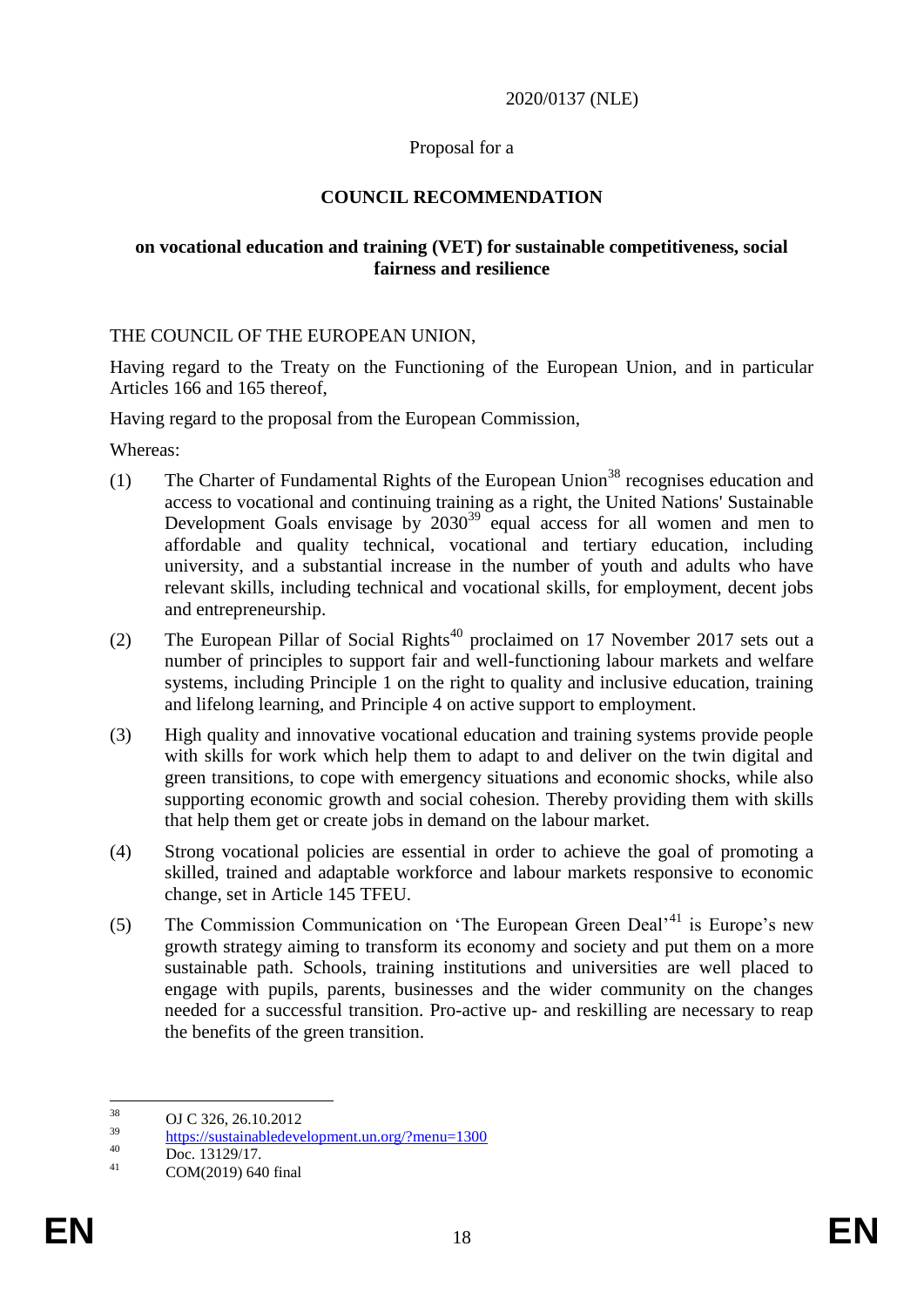- (6) The Commission Communication on 'A strong social Europe for just transition'<sup>42</sup> highlights the need to place skills, employability and human capital at the centre stage, through the European Skills Agenda for sustainable competitiveness, social fairness and resilience<sup>43</sup>, accompanied by a proposal for a Council Recommendation on vocational education and training. It also announces further work on the European Education Area and a new education and training cooperation framework with the Member States.
- (7) The Commission Communication on A New Industrial Strategy for Europe<sup>44</sup> calls for decisive action to make lifelong learning a reality for all and ensure that education and training keep pace and help deliver the twin transitions. It also calls on higher and vocational education and training to provide more scientists, engineers and technicians for the labour market. The New Circular Economy Action Plan<sup>45</sup> and the EU Biodiversity Strategy for  $2030^{46}$  highlight the key role of skills in the transition to a green and clean economy.
- (8) The Commission Communication on An SME Strategy for a sustainable and digital Europe<sup>47</sup> highlights that availability of skilled staff or experienced managers has become the most important problem for a quarter of EU's micro, small and mediumsized companies  $(SMEs)^{48}$  and that lack of skilled employees is the most important  $\frac{1}{2}$  obstacle to new investment across the  $EU^{49}$ . Vocational education and training is particularly relevant for SMEs to make sure that their workforce has the skills needed.
- (9) The Commission Communication on a Union of Equality: Gender Equality Strategy 2020-2025<sup>50</sup> highlights the importance of vocational education and training for women and men to ensure a gender balance in professions which are, traditionally, male or female dominated, to tackle gender stereotypes.
- (10) The Commission Communication on EU budget powering the recovery plan for Europe<sup>51</sup> sets out a bold and comprehensive plan for European recovery. This plan is based on solidarity and fairness, and deeply rooted in the Union's shared principles and values. The plan sets out how to kick-start the European economy, boost the green and digital transitions, and make it fairer, more resilient and more sustainable for future generations.
- (11) Since 2013, the Youth Guarantee<sup>52</sup> has helped young people enter the labour market by offering them a quality offer of employment, continued education, apprenticeships or traineeships within four months of becoming unemployed or leaving school. Vocational education and training has been effective in smoothing transition to the labour market for young people at risk of exclusion. In the future, attractive and labour-market relevant vocational education and training, notably apprenticeships can play an even a stronger role under the Youth Guarantee in preventing young people

<sup>42</sup>  $^{42}$  COM(2020) 14 final<br> $^{43}$  COM(2020) 274 5

 $^{43}$  COM(2020) 274 final

 $^{44}$  COM(2020) 102 final<br> $^{45}$  COM(2020) 08 final

 $^{45}$  COM(2020) 98 final

 $^{46}$  COM(2020) 380 final

 $^{47}$  COM(2020) 103 final

<sup>48</sup> SAFE survey 2019, https://www.ecb.europa.eu/stats/ecb\_surveys/safe/html/index.en.html<br>49 SAFE survey 2019, https://www.ecb.europa.eu/stats/ecb\_surveys/safe/html/index.en.html

<sup>&</sup>lt;sup>49</sup> EIB Investment report 2018/2019, https://www.eib.org/en/publications/investment-report-2018<br>
COM(2020) 152 final

 $\frac{50}{51}$  COM(2020) 152 final

 $\frac{51}{52}$  COM(2020) 442 final

OJ C 120, 26.4.2013, p. 1–6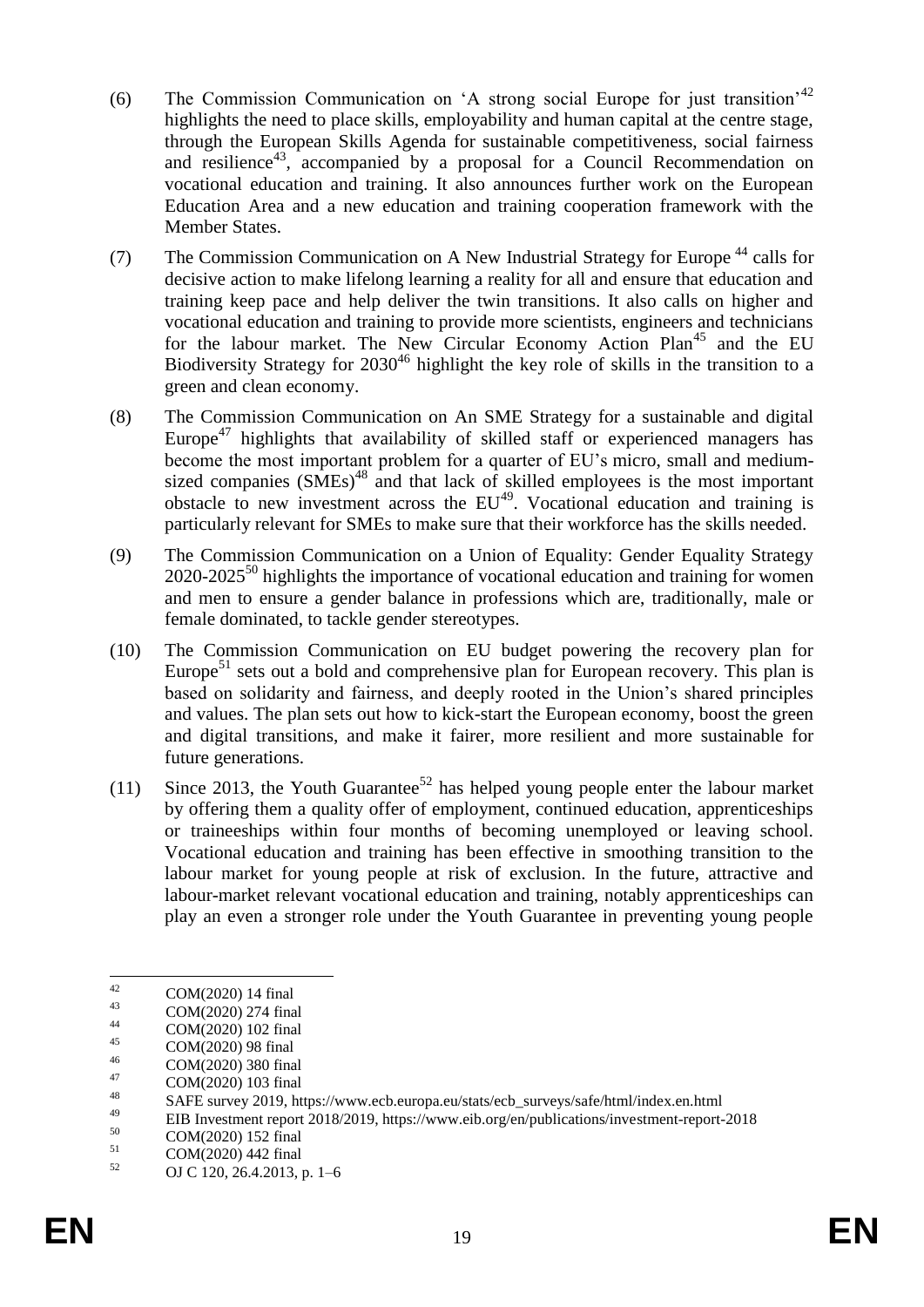from becoming unemployed and preparing them for future labour market opportunities, in particular as part of the green and digital transitions.

- (12) The Commission Proposal for a Regulation of the European Parliament and of the Council on the European Social Fund Plus (ESF+) aims at ensuring better labour market relevance of education and training system and equal access to lifelong learning opportunities for all, through up- and reskilling pathways.
- (13) The Commission Proposal for a Regulation of the European Parliament and of the Council establishing 'Erasmus': the Union programme for education, training, youth and sport and repealing Regulation (EU) No 1288/2013 provides that the integrated nature of the 2014-2020 programme covering learning in all contexts - formal, nonformal and informal, and at all stages of life - should be maintained to boost flexible learning paths allowing individuals to develop those competences that are necessary to face the challenges of the twenty-first century.
- (14) The present Recommendation is building on a number of initiatives in the area of education and training and skills that have been developed at European level, as summarised in Annex I and will contribute to the European Skills Agenda for sustainable competitiveness, social fairness and resilience, the updated Digital Education Action Plan, the European Education Area and the strategic framework for cooperation in education and training.
- (15) The present Recommendation fulfils the objective of the European Education Area to develop a genuine European learning space where high quality and inclusive education and training is not hampered by borders and which aims at removing obstacles for recognition of school leaving and higher education qualifications and learning periods abroad, and work towards the smoother cross-border validation of training and lifelong learning certificates.
- (16) Building on the priorities of an enhanced European cooperation in vocational education and training (the Copenhagen process), adopted as a Council Resolution on 19 December  $2002^{53}$ , the objectives of high quality and flexible vocational education and training and of transnational mobility continued to be at the core of the global vision for the modernisation of vocational education and training defined by the Ministers in charge in 2010 in the Bruges Communiqué<sup>54</sup>.
- (17) In the Riga Conclusions of 22 June  $2015^{55}$ , the Ministers in charge of vocational education and training agreed on a set of priorities to support the achievement of this vision, as integrated in the 2015 Joint Report of the Council and the Commission on the implementation of the strategic framework for European cooperation in education and training  $(ET 2020)^{56}$  and in the 2016 New Skills Agenda for Europe<sup>57</sup> which gave a further strong boost to the Union VET policy with a stronger focus on attractiveness and quality.
- (18) The Recommendation of the European Parliament and of the Council of 18 June 2009 on the establishment of a European Quality Assurance Reference Framework for Vocational Education and Training ('EQAVET')<sup>58</sup> set out a reference framework to

<sup>53</sup>  $\frac{53}{54}$  OJ C 13, 18.1.2003

<sup>54</sup> <https://www.cedefop.europa.eu/en/content/bruges-communique>

<sup>&</sup>lt;sup>55</sup> https://www.izm.gov.lv/images/RigaConclusions 2015.pdf<br> $\frac{56}{25}$  OLG 417, 15, 12, 2015.pdf

 $5^5$  OJ C 417, 15.12.2015, p. 25-35.

 $\frac{57}{58}$  COM(2016) 381 final

<sup>58</sup> OJ C 155, 8.7.2009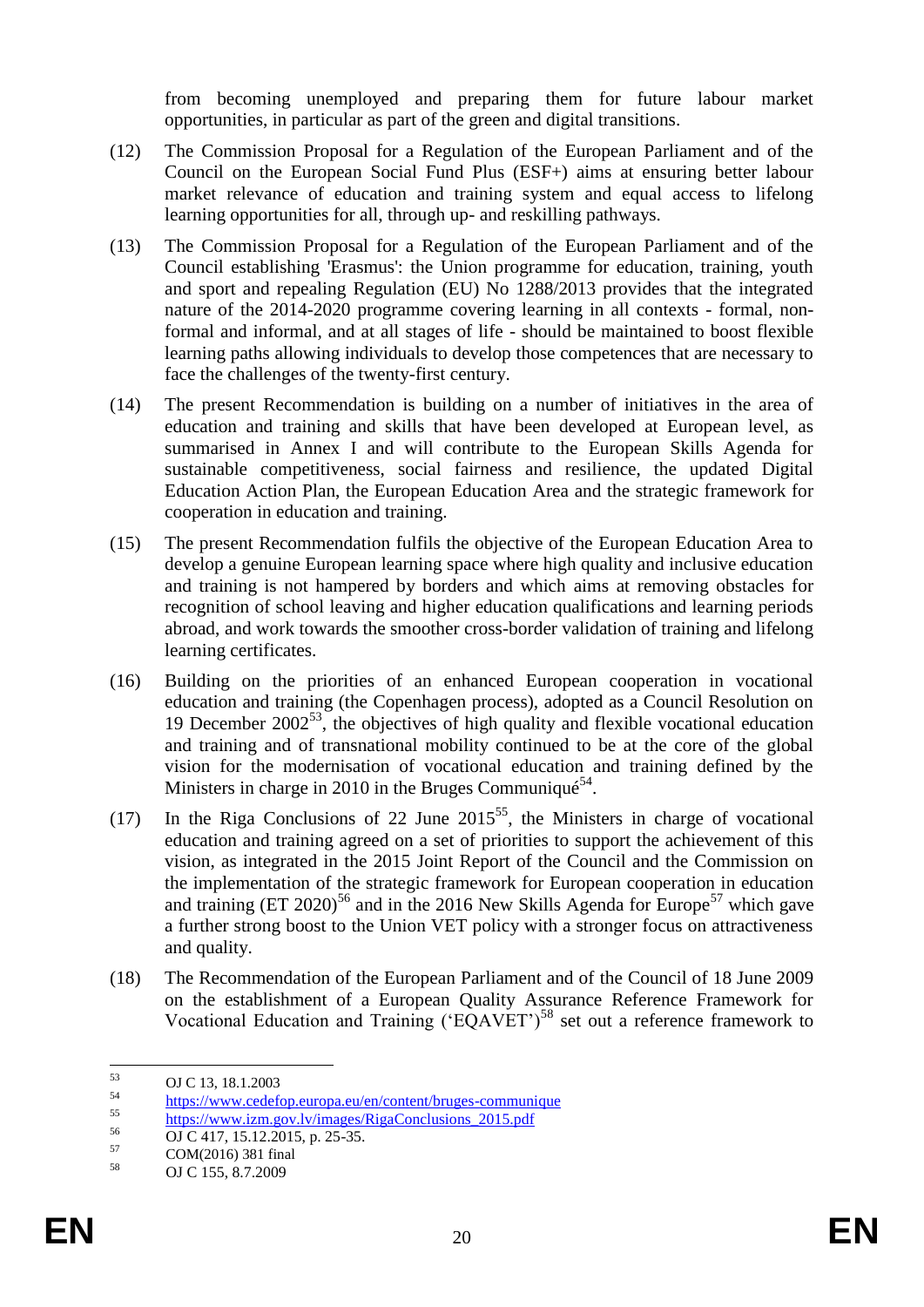support Member States in improving the quality of their vocational education and training systems and to contribute to increased transparency of vocational education and training policy developments between Member States. During the ten years of its implementation, EQAVET has stimulated reforms in national quality assurance systems, but did not contribute significantly to the improvement of transparency of quality assurance arrangements. Furthermore, it was mostly applied in school-based initial vocational education and training. Therefore, the 2009 EQAVET framework should be integrated into this Recommendation and elements addressing the shortcomings of its implementation in relation to the quality of learning outcomes, certification and assessment, stakeholders' consultation, the role of teachers and trainers, work-based learning and flexibility of vocational education and training should be added. In order to improve mutual learning, enhance the transparency and consistency of quality assurance arrangements in the provision of vocational education and training and reinforce mutual trust between EU Member States, EU level peer reviews of quality assurance at system level should be introduced.

- (19) The Recommendation of the European Parliament and of the Council of 18 June 2009 on the establishment of a European Credit System for Vocational Education and Training ('ECVET') $59$  set the objective to improve the recognition, accumulation and transfer of learning outcomes, supporting mobility and lifelong learning as well as the establishment of a EU credit system in vocational education and training. During the ten years of its implementation, ECVET has widely contributed to the development of a better-quality mobility experience through the use and documentation of units of learning outcomes. The concept of ECVET points however was generally not applied and ECVET did not lead to the development of a European credit system in vocational education and training. Therefore, this Council Recommendation should include the key principles of ECVET (e.g. units of learning outcomes) related to flexibility. The ECVET tools (e.g. learning agreement and memorandum of understanding) supporting mobility of vocational learners, are to be further developed in the framework of other EU instruments such as those supported under the Erasmus+ programme. For vocational qualifications at post-secondary and tertiary level, the European Credit Transfer and Accumulation System already in use may be applied.
- (20) The Council Recommendation of 15 March 2018 on a European Framework for Quality and Effective Apprenticeships $60$  identifies 14 key criteria that Member States and stakeholders should use to develop quality and effective apprenticeships ensuring both the development of job-related skills and the personal development of apprentices.
- (21) CEDEFOP monitoring of the priorities agreed in the Riga conclusions of 22 June 2015 shows a number of areas where countries have progressed with the modernisation agenda of vocational education and training, in particular in relation to apprenticeships and work based learning, quality assurance, setting up of skills anticipation mechanisms and of advisory bodies involving social partners, increasing permeability and flexibility and recently a stronger focus on digital skills. However, in light of the green and digital transitions there is a need to significantly expand and improve the offer for continuing vocational education and training both for young people and adults, while also increasing the attractiveness and quality of initial vocational education and training.

 $59$  $^{59}$  OJ C 155, 8.7.2009

<sup>60</sup> OJ C 153, 2.5.2018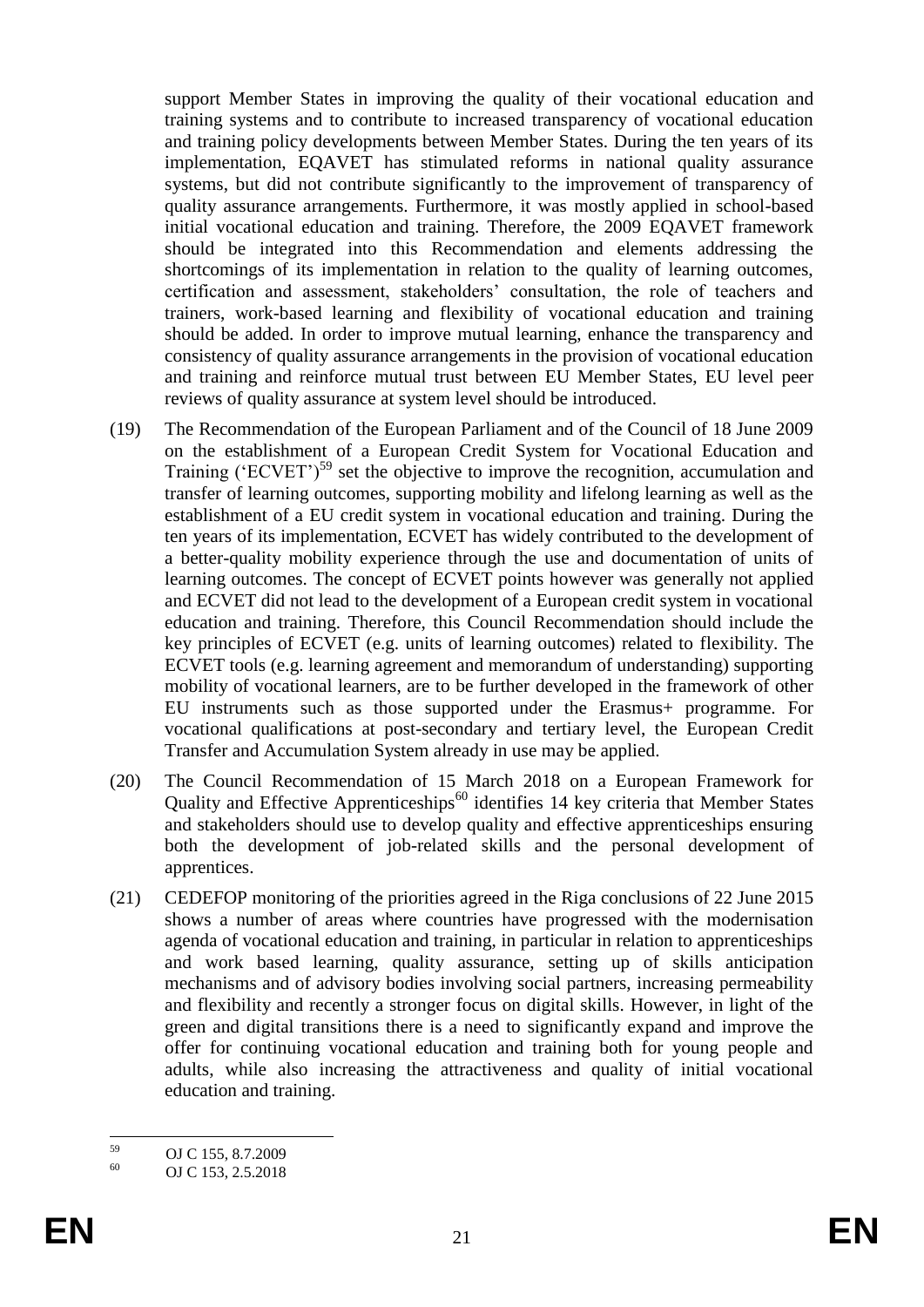- (22) Many countries have in place initiatives to promote excellence in vocational education and training and to better connect VET to innovation and skills ecosystems. Building upon these examples, the concept of Centers of Vocational Excellence is successfully being piloted with a view to becoming world-class reference points for training in specific areas for both initial training and continuing up-skilling and re-skilling.
- (23) In its Opinion on the Future of Vocational Education and Training<sup>61,</sup> adopted in December 2018, the Advisory Committee on Vocational Training ('ACVT') set the vision for an excellent, inclusive and lifelong vocational education and training that meets the requirements of the future generated by economic, technological and societal changes. This Opinion invited the Commission to prepare a proposal to streamline and consolidate the EU policy framework for vocational education and training, its governance and existing instruments in the form of an overarching Council Recommendation.
- (24) For the purposes of this Recommendation, vocational education and training, is to be understood as the education and training which aims to equip young people and adults, with knowledge, know-how, skills and/or competences required in particular occupations or more broadly on the labour market and may be provided in formal and in non-formal settings, at all levels of the European Qualifications Framework, including tertiary level.
- (25) Given its non-binding nature, this Recommendation respects the principles of subsidiarity and proportionality and should be implemented in accordance with European law, national law and practice. In particular, this Recommendation is without prejudice to the Directive  $2005/36/EC^{62}$  as amended by Directive  $2013/55/\overline{EC}^{63}$  on the recognition of professional qualifications and the regime of automatic recognition provided therein.

# HEREBY RECOMMENDS THAT MEMBER STATES:

- (a) work towards implementing a Union vocational education and training policy which:
- *equips young people and adults with the skills to thrive in the evolving labour market and society, to manage the recovery and the just transitions to the green and digital economy, in times of demographic change and throughout all economic cycles,*
- *ensures inclusiveness and equal opportunities and contributes to achieving resilience, social fairness and prosperity and*
- *establishes European vocational education and training as a global reference for skills development;*
- (b) deploy actions and investments for implementing this policy, in accordance with the principles defined below in points 1-23 and
- (c) work towards achieving by 2025 the following **objectives** which are part of relevant European monitoring frameworks, including in the area of education and training and social and employment policies:
- **the share of employed graduates should be at least 82%<sup>64</sup>** ;

 $61$ <sup>61</sup> <https://ec.europa.eu/social/BlobServlet?docId=20479&langId=en><br>62  $\overline{O}$ L 255 20.0.2005

 $\frac{62}{63}$  OJ L 255, 30.9.2005.

<sup>63</sup> *OJ L 354, 28.12.2013.*

This will cover the age group 20-34 with at least upper secondary education attainment and having left education 1-3 years ago.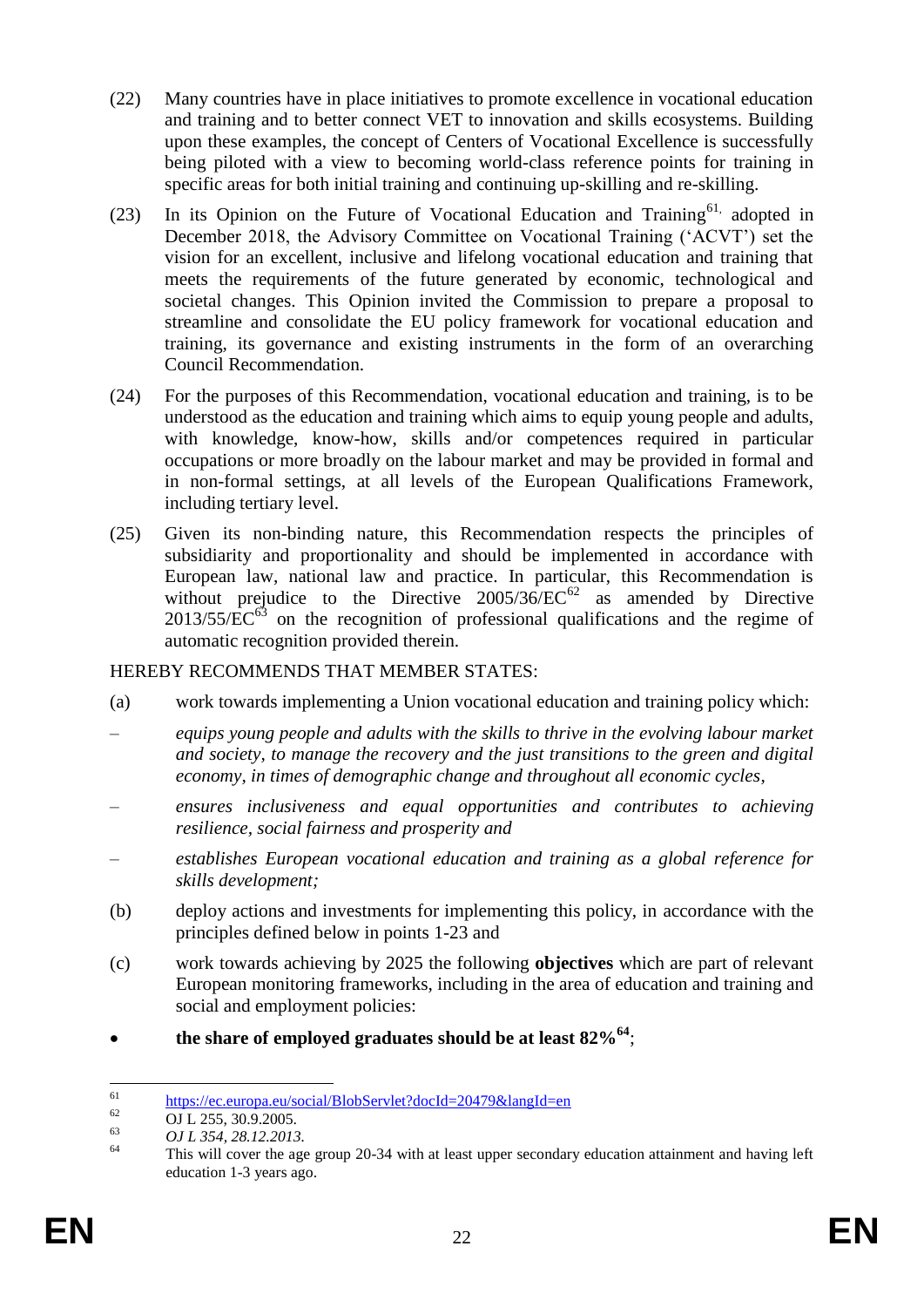**60% of recent graduates from VET benefit from exposure to work-based**  learning during their vocational education and training<sup>65</sup>. This objective refers to all forms of work based learning, and will thereby contribute to increased apprenticeship opportunities which can be supported with the Youth Guarantee;

# **8% of learners in VET benefit from a learning mobility abroad<sup>66</sup>** .

#### **Vocational education and training is agile in adapting to dynamic labour market changes**

- 1. Vocational education and training programmes offer a balanced mix of **vocational and technical skills** well aligned to all economic cycles, constantly evolving jobs and working methods and **key competences**<sup>67</sup>, including solid basic skills, digital, transversal, green and other life skills which provide strong foundations for resilience, lifelong employability, social inclusion, active citizenship and personal development;
- 2. Vocational education and training curricula, programme offers and qualifications are continuously updated using **strong skills intelligence** (i.e. graduate tracking systems, skills anticipation mechanisms, including at sectoral and regional levels);
- 3. Providers of vocational education and training have an appropriate degree of **autonomy**, **flexibility, support and funding** to quickly adapt their training offer to changing skills needs, green and digital transitions and economic cycles;
- 4. Vocational education and training programmes at all levels comprise **work-based learning** components that are further expanded also in continuing vocational education and training; **apprenticeship schemes**<sup>68</sup> are further developed, to enhance Youth Guarantee offers<sup> $69$ </sup>, and are complemented by appropriate support<sup>70</sup> and measures to stabilise the offer of apprenticeships, and to address specific challenges of small companies;

# **Flexibility and progression opportunities are at the core of vocational education and training**

- 5. Vocational education and training programmes are **personalised and learner centred**, offer access to face-to-face and digital or blended learning, flexible and modular pathways that recognise the outcomes of non-formal and informal learning, and open up career and learning progression; continuing vocational training programmes are designed to be quickly adaptable to sector, business or individual up- or reskilling needs;
- 6. Vocational education and training programmes are based on **modules or units of learning outcomes** and validation mechanisms are in place allowing the transfer,

<sup>65</sup> This will cover the age group 15-34, having left education and training 1-3 years ago. The indicator will be based on data that will be collected as of 2021 as part of the EU LFS.

<sup>&</sup>lt;sup>66</sup> This will be measured as the share of mobile learners in a calendar year, as a proportion of a cohort of VET graduates in the same year. The indicator will be based on the mobility data sourced from Erasmus+ data and VET graduate data sourced from the UOE. In addition, where appropriate, data from national authorities mobility programmes could also be used to complement the data from Erasmus+.

<sup>&</sup>lt;sup>67</sup> As defined in the Council Recommendation of 22 May 2018 on Key Competences for Lifelong Learning

<sup>68</sup> As defined under the Council Recommendation of 15 March 2018 on a European Framework for Quality and Effective Apprenticeships

 $\frac{69}{20}$  As defined under the Council Recommendation of 22 April 2013 on establishing a Youth Guarantee

These might include inter-company training centres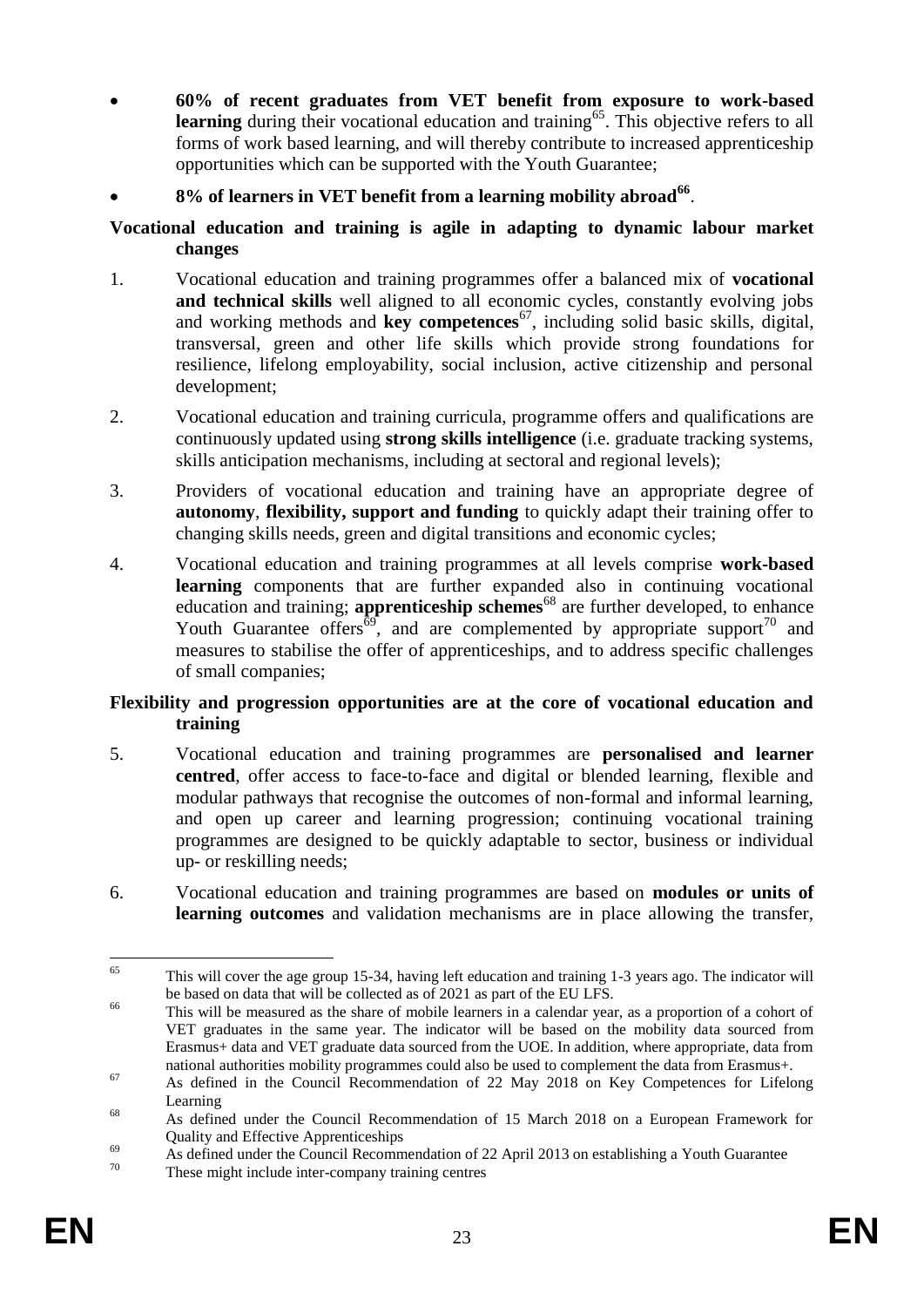recognition and accumulation of individuals' learning outcomes with a view to gaining a qualification, a partial qualification, or a micro-credential, as relevant;<sup>71</sup>

#### **Vocational education and training is a driver for innovation and growth and prepares for the digital and green transitions and occupations in high demand**

- 7. Vocational education and training is made resilient by being integrated into economic, industrial and innovation strategies, including those linked to **recovery, green and digital transitions.** As a consequence, the offer of **continuing vocational education and training** needs to be significantly expanded by fostering the acquisition of entrepreneurial, digital and green skills as the demand requires;
- 8. **Centres of Vocational Excellence** act as catalysts for local business investment, supporting recovery, green and digital transitions, European and regional innovation and smart specialisation strategies, development of vocational education and training at higher qualification levels (EQF levels 5-8) and provide innovative services such as clusters and business incubators for start-ups and technology innovation for SMEs, as well as innovative reskilling solutions for workers at risk of redundancy;
- 9. Vocational education and training institutions have access to state-of-the-art infrastructure, have in place **digitalisation strategies**<sup>72</sup> and embed **environmental** and **social sustainability** in their programmes and organisational management, thus contributing to the implementation of the UN Sustainable Development Goals;

#### **Vocational education and training is an attractive choice based on modern and digitalised provision of training/skills**

- 10. **Higher vocational education and training programmes** at EQF levels 5 to 8 are further developed to support a growing need for higher vocational skills;
- 11. Vocational education and training is part of the **lifelong learning continuum** and **flexible and permeable** pathways are in place between both initial and continuing vocational education and training, general education and higher education;
- 12. Vocational education and training programmes are delivered through an appropriate mix of **open, digital and participative learning environments**, including learning conducive workplaces and are supported by state-of-the-art and accessible infrastructure, equipment and technology, and versatile pedagogies and tools, notably ICT based simulators, virtual and augmented reality which increase the accessibility and efficiency of training provision, including for small enterprises $^{73}$ ;
- 13. **Teachers, trainers and managers** in vocational education and training undertake initial and continuing professional development in order to: deliver high quality training; foster technical and digital skills and effective innovative training methods; work with digital learning tools, and in diverse and multicultural environments. Their career paths become more attractive through broader recruitment approaches,

 $71$ <sup>71</sup> In accordance with the Council Recommendation of 20 December 2012 on the validation of non-formal and informal learning

<sup>&</sup>lt;sup>72</sup> For example, the SELFIE self-reflection tool supports VET institutions in using digital technologies for teaching and learning effectively and in enhancing their cooperation with employers in work-based learning schemes.

<sup>&</sup>lt;sup>73</sup> These may furthermore include collaborative teaching, inter-disciplinary and project-based learning, and new organisational methods in training institutions and companies, as well as artificial intelligence.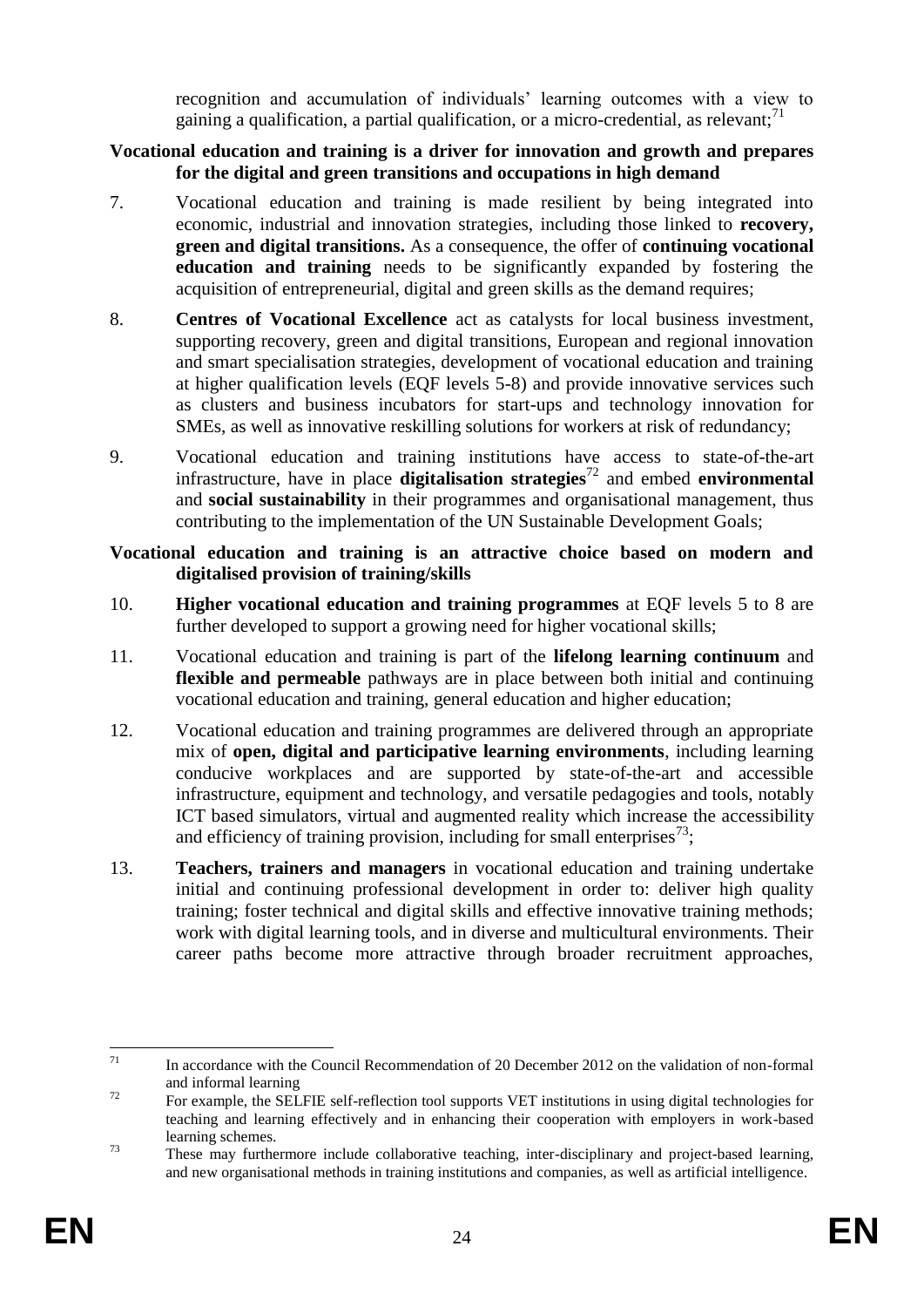enhanced career opportunities, e.g. hybrid teachers/trainers<sup>74</sup>, as well as strengthened cooperation between vocational teachers/trainers and companies;

- 14. **Internationalisation** strategies support a strategic approach to international cooperation in vocational education and training, including in border regions of the EU; such strategies promote successful national practices worldwide and participation in international **skills competitions**;
- 15. Opportunities for **learning mobility** of vocational learners and staff, including virtual mobility, long-duration mobility and mobility to third countries are in place, facilitated by the use and recognition of units of learning outcomes and of relevant European tools;<sup>75</sup>
- 16. Clear and user-friendly information on learning and career opportunities, and validation opportunities, in the entire EU is ensured through high quality **lifelong guidance services**, making full use of digital services;

# **Vocational education and training promotes equality of opportunities**

- 17. **VET programmes are inclusive** for vulnerable groups, such as people with disabilities, low-qualified/skilled adults, ethnic and racial minorities, including Roma, people with migrant background and people with fewer opportunities because of geographical location; Targeted measures and flexible training formats prevent early leaving from education and training and support the school-to-work transition;
- 18. VET programmes are **accessible** through digital learning platforms, supported by tools, devices and internet connection, in particular for vulnerable groups and people in rural or remote areas;
- 19. Targeted measures promote **gender balance** in traditionally "male" or "female" professions and address gender related and other types of stereotypes together;

# **Vocational education and training is underpinned by a culture of quality assurance**

- 20. The **European Quality Assurance Reference Framework** (the EQAVET Framework) as described in Annex II is mainstreamed in national quality assurance systems, for both initial and continuing vocational education and training; it covers vocational education and training in all learning environments (such as school-based provision and work-based learning, including apprenticeship schemes) and all learning types (digital, face-to-face or blended), delivered by both public and private providers, and is underpinned by a set of common indicators for quality assurance in vocational education and training applied both at system and provider level, as listed in Annex II;
- 21. A **Quality Assurance National Reference Point** for vocational education and training continues to bring together all relevant stakeholders at national and regional levels to:

<sup>74</sup> Hybrid teachers/trainers refer to a type of personnel who is part-time working in a company and parttime as a teacher in a vocational school or centre. This approach has a potential to contribute to a stronger cooperation arrangements between VET schools and companies in a more structured and frequent manner. Hybrid teachers can bring the necessary innovation to school-based environment and can address the growing shortage and ageing population of vocational teachers. It provides interesting career perspectives for individuals and provides benefits to both schools and companies, among others by sharing the salary costs.

<sup>&</sup>lt;sup>75</sup> For example, templates for the Memorandum of Understanding and the Learning Agreement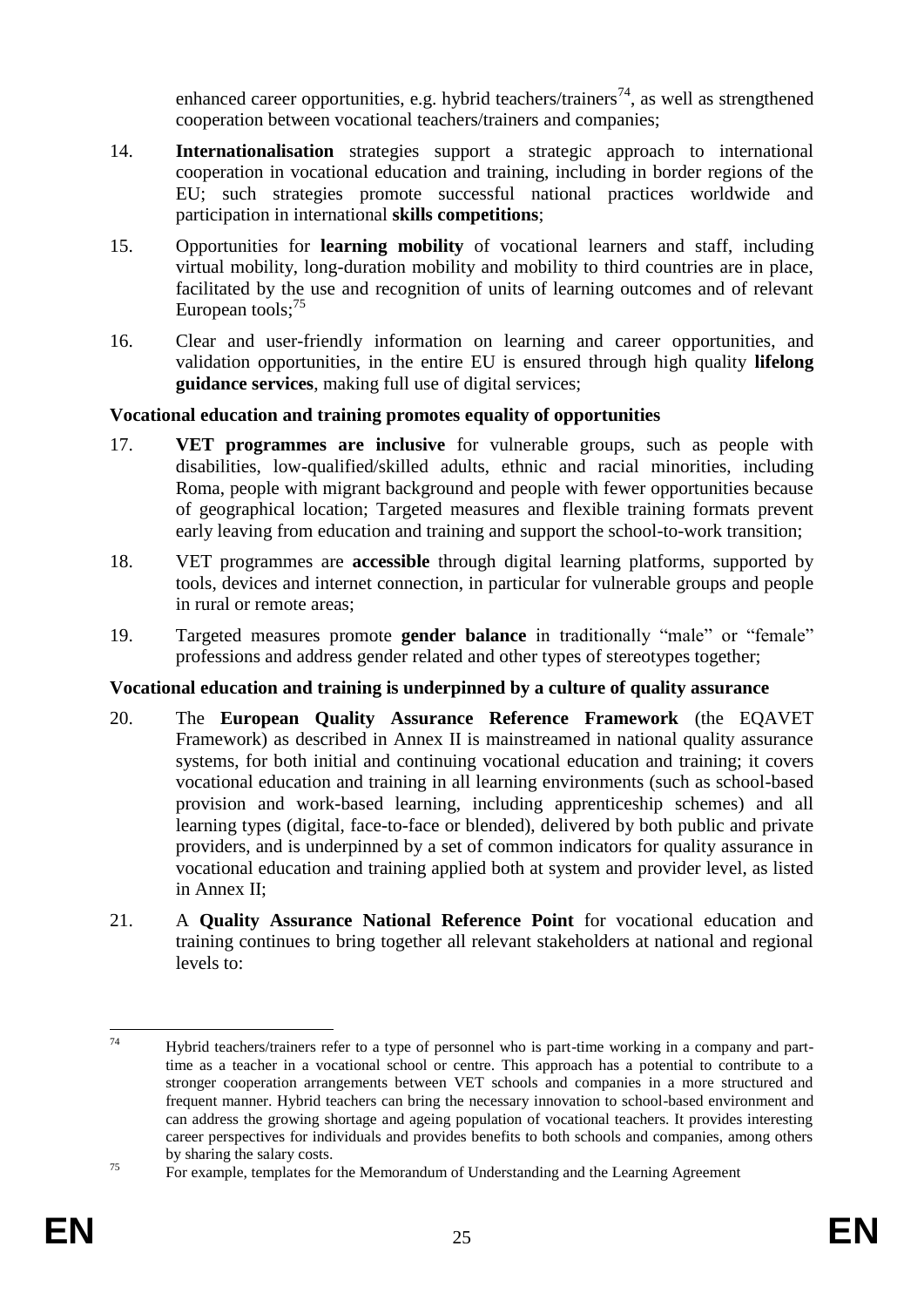- take concrete initiatives to implement and further develop the EQAVET Framework,
- inform and mobilise a wide range of stakeholders, including Centres of Vocational Excellence, to contribute to implementing the EQAVET framework,
- support self-evaluation as a complementary and effective means of quality assurance to allow the measurement of success and the identification of areas for improvement, including with respect to digital readiness of VET systems and institutions
- participate actively in the European network for quality assurance in vocational education and training,
- provide an updated description of the national quality assurance arrangements based on the EQAVET Framework,
- engage in EU level **peer reviews**<sup>76</sup> of quality assurance to enhance the transparency and consistency of quality assurance arrangements, and to reinforce trust between the Member States;

#### **Implementation at national level**

It is recommended that Member States take actions to implement this policy at national level, together with social partners and other relevant stakeholders. In doing so, they should:

- 22. Ensure sustainable public-private **partnerships** for the governance of vocational education and training. Involve social partners and all relevant stakeholders, including vocational education and training institutions, industries and businesses of all sizes, public and private employment services, intermediary bodies such as chambers of industry, commerce and crafts, professional and sectoral organisations, national coordinators for the Youth Guarantee, ESF and other EU initiatives, the information technologies sector, Centres of Vocational Excellence, clusters, learners' and parents' organisations, as well as local, regional and national authorities. Promote such partnerships at regional and sectoral level;
- 23. Make best use of the **European transparency tools** such as the European Qualifications Framework, , the European Credit Transfer and Accumulation System (ECTS), Europass and the European Skills, Competences, Qualifications and Occupations (ESCO), facilitate automatic mutual recognition of full or partial qualifications, micro-credentials and the outcomes of learning periods abroad<sup>77</sup>, enable learners to use the various features of Europass (e.g. recording their experience, skills and qualifications in an online profile that serves for career guidance, obtaining digitally signed credentials, and receiving suggestions and searching for learning and job opportunities, qualifications, validation, recognition, etc.);
- 24. Make best use of **European Union funds and instruments** supporting reforms and/or investment in vocational education and training, including on digitalisation

 $76\,$ A peer review is a type of mutual learning activity with the objective to support the improvement and transparency of quality assurance arrangements at system level, based on a specific methodology to be developed by the European Network for quality assurance in vocational education and training.

<sup>&</sup>lt;sup>77</sup> In line with the Council Recommendation of 26 November 2018 on promoting automatic mutual recognition of higher education and upper secondary education and training qualifications and the outcomes of learning periods abroad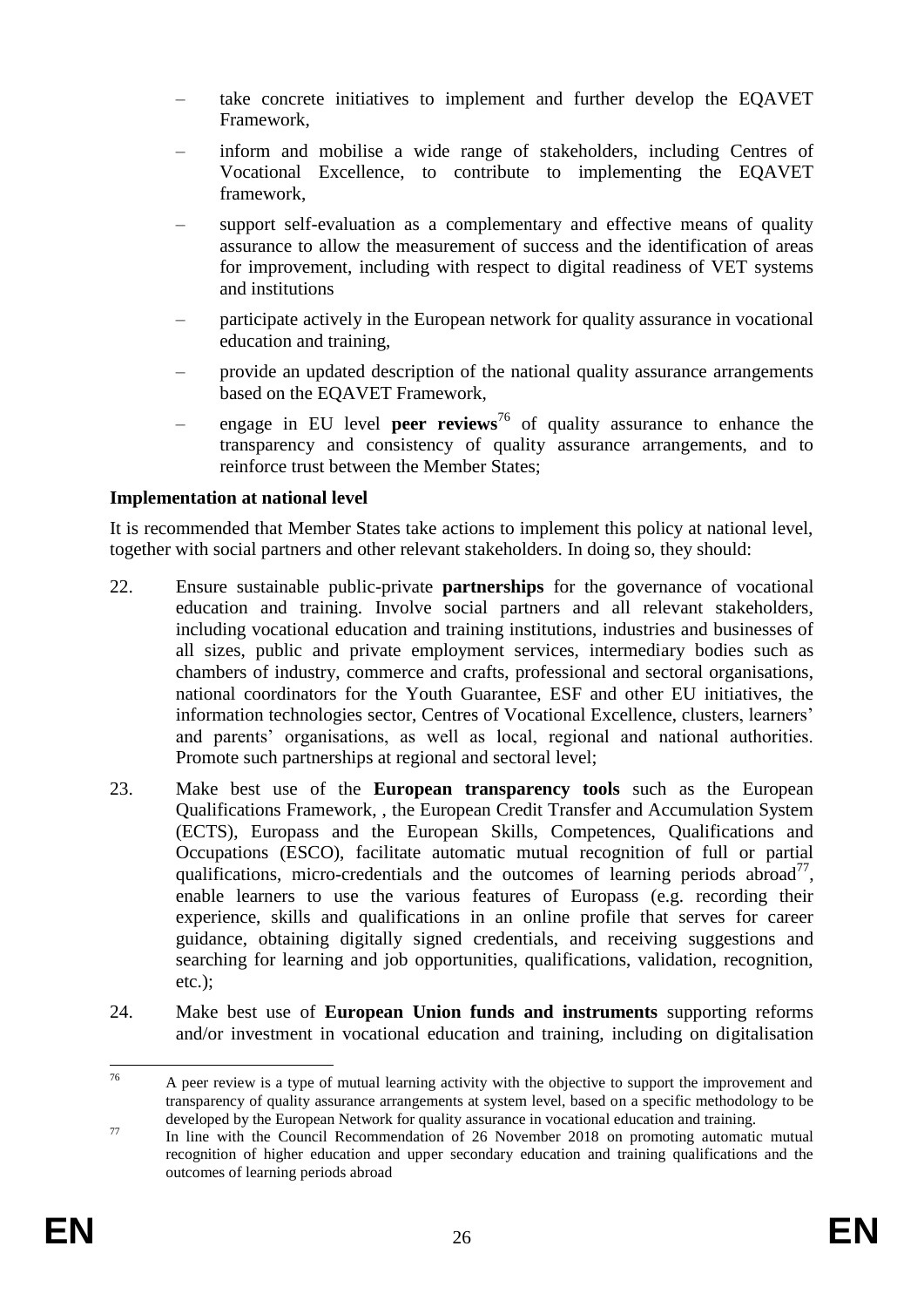and environmental sustainability, such as the Next Generation EU (Recovery and Resilience Facility, REACT-EU), European Social Fund+, SURE, the European Regional Development Fund, InvestEU, Erasmus+, Horizon Europe, Interreg, Digital Europe, the Just Transition Mechanism and the European Agricultural Fund for Rural Development, and the Modernisation Fund; stimulate further investments in vocational education and training from both public and private sectors;

25. Define **measures to be taken for the implementation of this Recommendation** at national level within one year of its adoption and follow up their implementation, including with adequate national resource allocations and with a strong focus on mainstreaming digitalisation and environmental sustainability across the entire VET sector.

HEREBY WELCOMES THE COMMISSION'S INTENTION TO:

implement the Union's vocational education and training policy, supporting the action of the Member States, including through:

- 26. Ensuring **effective governance** of the EU policy for vocational education and training through the tripartite Advisory Committee on Vocational Training, on the basis of a rolling work programme and in cooperation with Directors-General for Vocational Education and Training<sup>78</sup>, learners' representatives and providers of vocational education and training;
- 27. Ensuring that the EU policy for vocational education and training is fully reflected in taking forward the EU Recovery Plan, the European **Green Deal** and the **New Industrial Strategy for Europe** and is part of the European Skills Agenda for sustainable competitiveness, social fairness and resilience, the **Digital Education Action Plan**, the overall European cooperation framework for education and training and the **European Education Area;**
- 28. Reinforcing support for **structural reforms on apprenticeship** through the apprenticeship support service and a new boost to the European Alliance for Apprenticeships in synergy with the Youth Guarantee; gradually expanding **support services** for vocational education and training in cooperation with CEDEFOP;
- 29. Supporting the goal of gradually establishing and developing 50 European Platforms of **Centres of Vocational Excellence and** exploring **European Vocational Core Profiles,** as part of Europass platform and complemented, where possible, by vocational digital content**,** with a view to facilitate mobility of learners and workers, automatic recognition of qualifications, and the development of joint vocational education and training curricula, qualifications and micro-credentials;
- 30. Supporting qualitative and effective **digitalisation of VET provision** in both schoolbased and work-based learning through promoting the use of **European competence frameworks** and **self-assessment tools**, such as SELFIE<sup>79</sup> and exploring the feasibility of an EU wide survey for VET schools;
- 31. Promoting **European vocational education and training as a global reference for skills development**, including by supporting internationalisation of vocational education and training systems in cooperation with the ETF, skills competitions and communication campaigns to raise the attractiveness and image of VET and

 $78\,$ <sup>78</sup> Directors-General for Vocational Education and Training are designated by the Member States; the Commission maintains their list, on the basis of the information provided by the Member States.

<sup>&</sup>lt;sup>79</sup> https://ec.europa.eu/education/schools-go-digital/about-selfie\_en